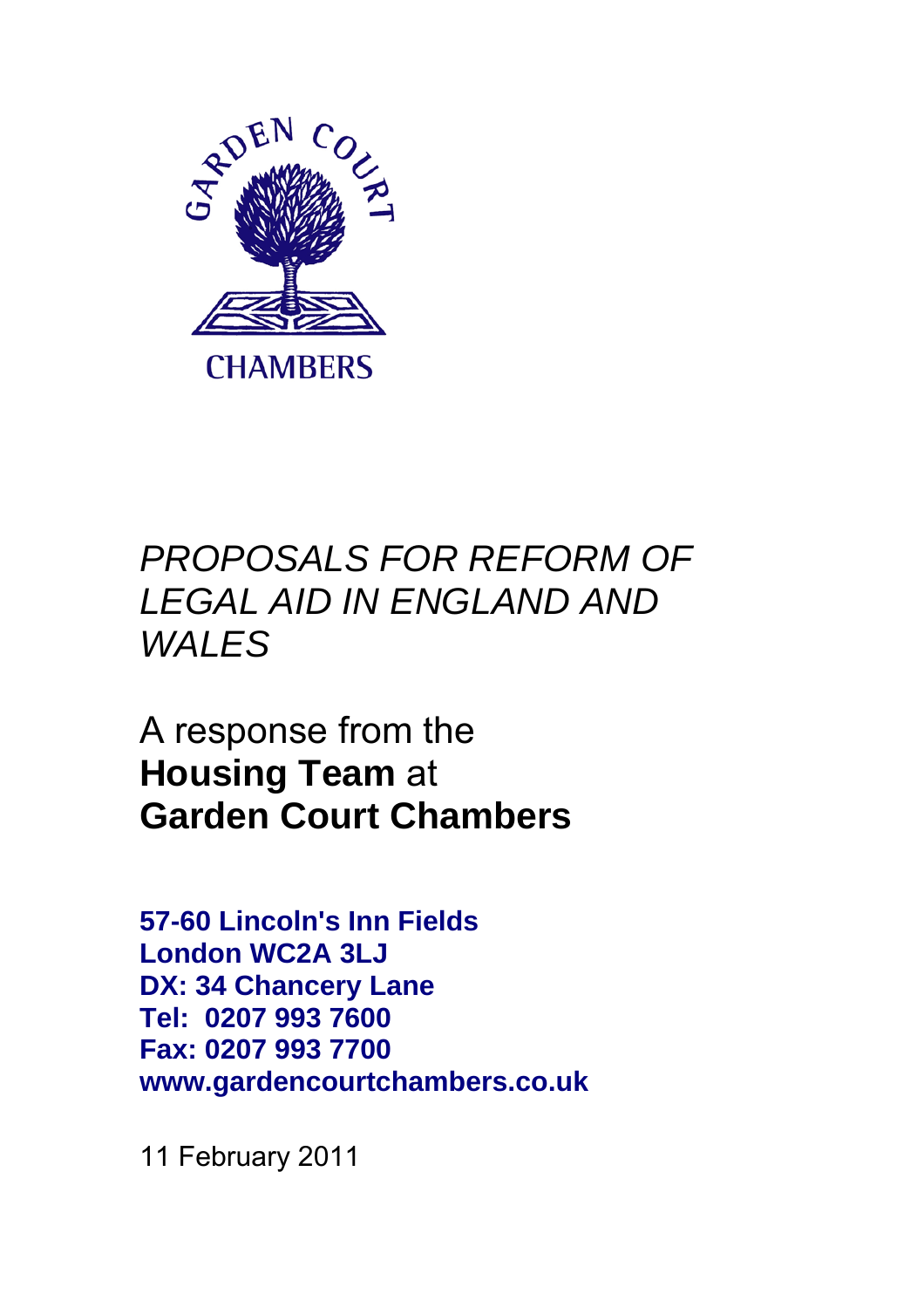# **Contents**

*Page* 

| The authors                    | 2  |
|--------------------------------|----|
| <b>Introduction</b>            | 4  |
| <b>Chapter 4: Scope</b>        | 6  |
| <b>Chapter 7: Remuneration</b> | 27 |
| <b>Summary</b>                 | 33 |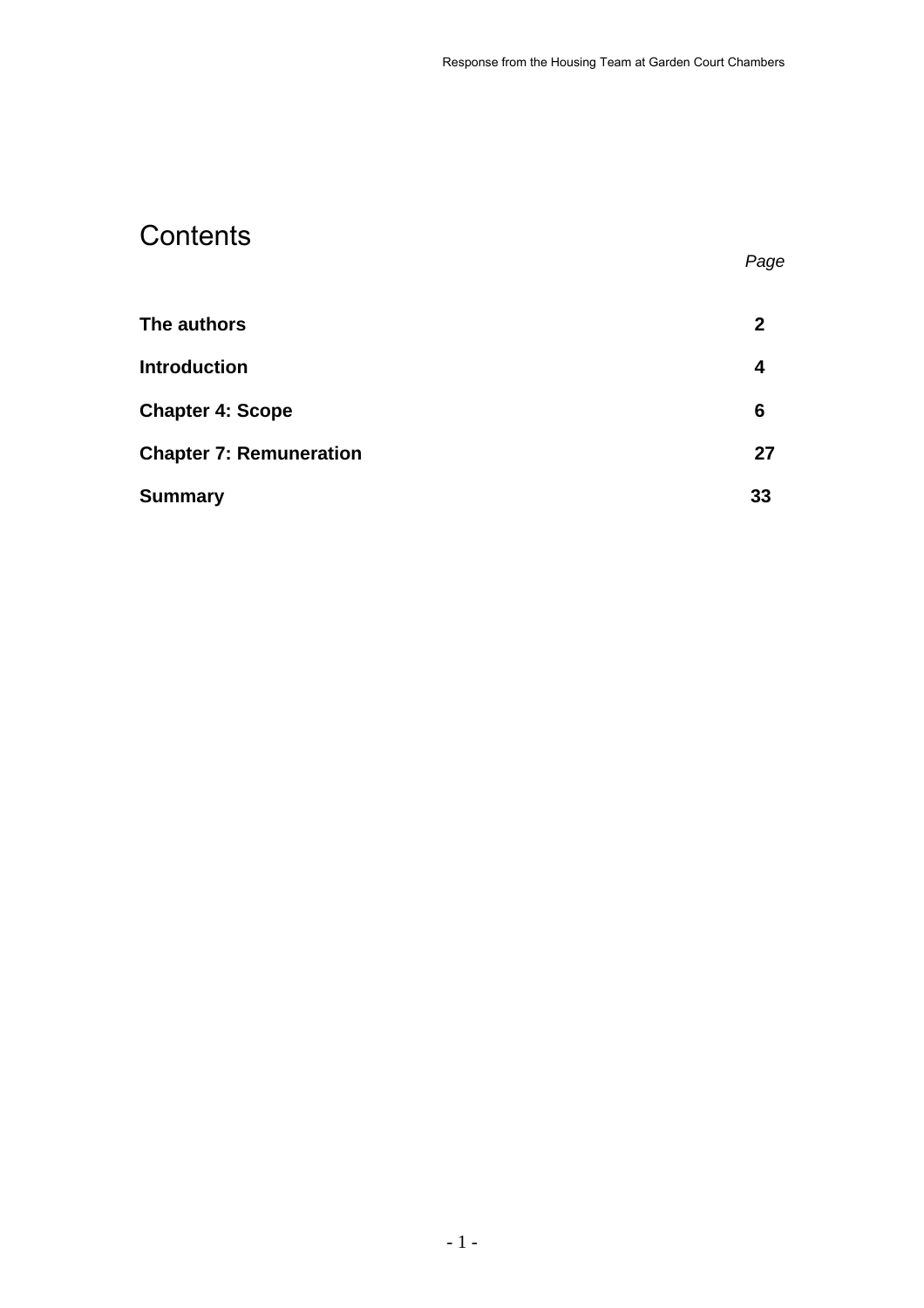# **The Authors**

This response to the Ministry of Justice Consultation Paper *Proposals for reform of Legal Aid in England and Wales* ("the Consultation Paper") is made by the team of specialist Housing Barristers based at Garden Court Chambers in London.

The Garden Court Housing Team contains more than 20 practising barristers including two QCs (Jan Luba and Stephen Knafler). All the members of the team have contributed to this response.

Our response is informed by our day-to-day experience in undertaking publicly funded work in housing cases and in cases raising housing related issues.

The Housing Team has a reputation for excellence in this field and is highly ranked for Social Housing work in the independent directories:

"Best known for representing tenants, Garden Court is home to a wealth of intelligent and passionate barristers who are 'extremely committed to their work and always willing to go that extra mile.' Clients appreciate the set's strength and depth in a range of disciplines, such as immigration and civil liberties, which naturally complements its housing expertise. The full spectrum of housing law is catered for here, particularly homelessness, unlawful eviction and disrepair issues." *Chambers UK - The Bar: A Client's Guide 2011* 

"Garden Court Chambers has a large specialist housing law team that is particularly committed to representing tenants, other occupiers and the homeless." *The Legal 500, 2010 Edition* 

The Housing Team produces a free weekly *Housing Law E-Bulletin* for over 1000 subscribers and contributes articles and case reports to professional publications such as *Legal Action*.

Members of the team have also written or co-written the following important practitioner text books: *Defending Possession Proceedings* (LAG); *Repairs: Tenants' Rights* (LAG); *Remedies for Disrepair and Other Building Defects* (Sweet & Maxwell*), Support for Asylum Seekers* (LAG), *Using the Housing Act 2004* (Jordans), *Housing Allocation and Homelessness* (Jordans), the *Housing Law Handbook* (Law Society), *The Homelessness Act 2002: A Special Bulletin* (Jordans) and *Housing and the Human Rights Act: A Special Bulletin* (Jordans).

Between them the members of the Housing Team have decades of experience of dealing with the sharp end of issues relating to social housing. The team comprises: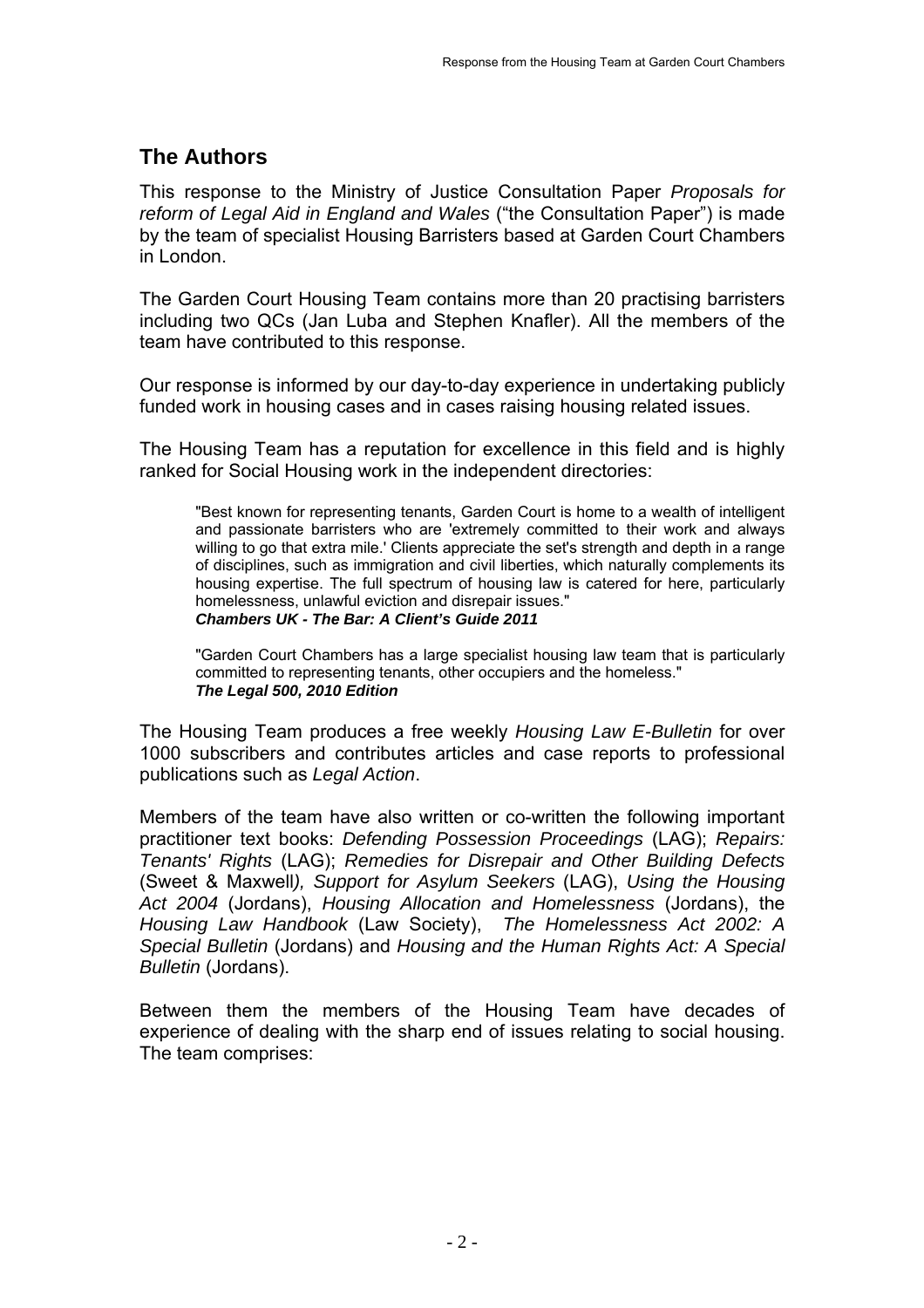| <b>Barrister</b>                | <b>Year of Call</b> |
|---------------------------------|---------------------|
| David Watkinson                 | 1972                |
| James Bowen                     | 1979                |
| Jan Luba QC                     | 1980                |
| <b>Stephen Cottle</b>           | 1984                |
| <b>Beatrice Prevatt</b>         | 1985                |
| <b>Marc Willers</b>             | 1987                |
| <b>Bethan Harris</b>            | 1990                |
| <b>Edward Fitzpatrick</b>       | 1990                |
| Stephen Knafler QC              | 1993                |
| <b>Liz Davies</b>               | 1994                |
| <b>Michael Paget</b>            | 1995                |
| <b>Adrian Marshall Williams</b> | 1998                |
| <b>Adrian Berry</b>             | 1998                |
| Alex Offer                      | 1998                |
| <b>Catherine O'Donnell</b>      | 2000                |
| <b>Marina Sergides</b>          | 2000                |
| <b>Desmond Rutledge</b>         | 2001                |
| <b>Tim Baldwin</b>              | 2001                |
| Maya Naidoo                     | 2002                |
| Irena Sabic                     | 2002                |
| John Beckley                    | 2003                |
| <b>Stephen Marsh</b>            | 2005                |
| Shu Shin Luh                    | 2006                |
| Deirdre Malone                  | 2006                |
| Alex Grigg                      | 2007                |
| David Renton                    | 2008                |
| <b>Claire McGregor</b>          | 2009                |

For more details about our work or our services contact:

#### *Phil Bampfylde*

*Senior Clerk – Housing Team Garden Court Chambers 57-60 Lincoln's Inn Fields London WC2A 3LJ DX: 34 Chancery Lane Tel: 0207 993 7600 Fax: 0207 993 7700 www.gardencourtchambers.co.uk philb@gclaw.co.uk*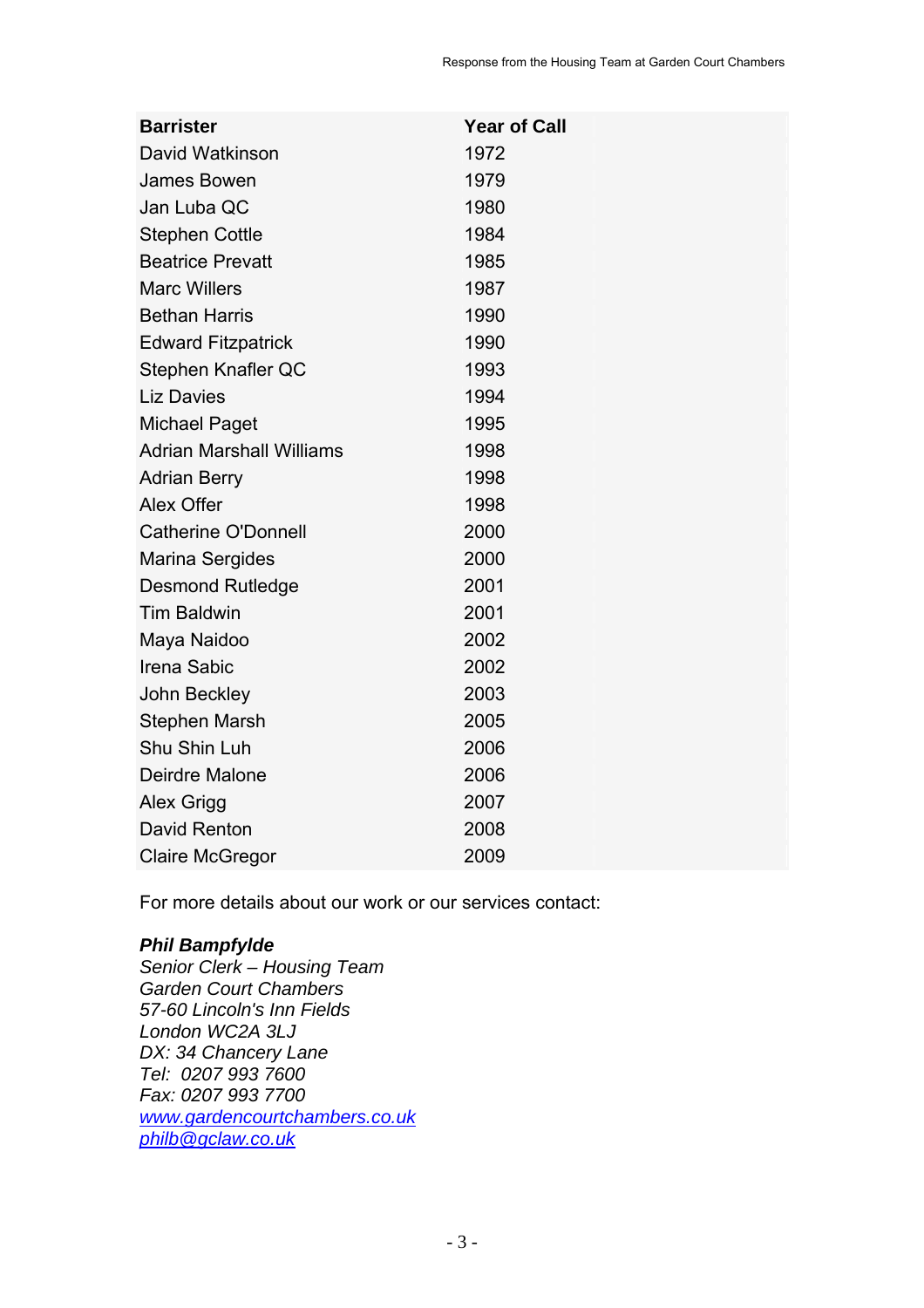# **Section 1: Introduction**

# **1. Introduction**

- 1. We welcome this opportunity to respond to the Government's proposals for the future of Legal Aid in England and Wales. This response is from the Housing Team at Garden Court Chambers and we focus specifically on Chapter 4 and Chapter 7 of the Consultation Paper in this response. Moreover, our response focuses on housing issues and we leave responses on other areas of law to our colleagues in the Crime, Immigration, Family and Civil Teams at Garden Court Chambers to provide their expertise. In our response to Chapter 4 on Scope we do provide a detailed analysis of the impact of removal of advice on welfare benefits and debt from scope and its particular impact on housing cases. Our colleagues in the Civil Team will also provide a broader response to these proposals in their specific response.
- 2. Our responses are based on the reforms proposed in the Consultation Paper. For example, we note that the Consultation Paper makes no other reference to cases that concern Gypsies and Travellers specifically, particularly in relation to scope. The types of cases we have in mind are possession cases concerning caravan sites or unauthorized encampments, injunction claims under s 187 B Town & Country Planning Act 1990, statutory appeals concerning planning permission issues (ss 288/9 of the 1990 Act), and judicial review of decisions to evict or concerning enforcement action. All these are currently in scope. Since there is no proposal to remove them, we assume they will remain and do not address this further save to add that seems to us correct in principle as these cases concern judicial review, judicial review type (statutory appeals) and cases where the clients are at risk of losing their homes (para 4.75 of the Consultation Paper refers).
- 3. As will become plain from the detail of our specific responses, we do not share the Government's analysis of what cases are "safe" to remove from scope of funding by Legal Aid as set out in Chapter 4 of the Consultation Paper. It is our view that the Government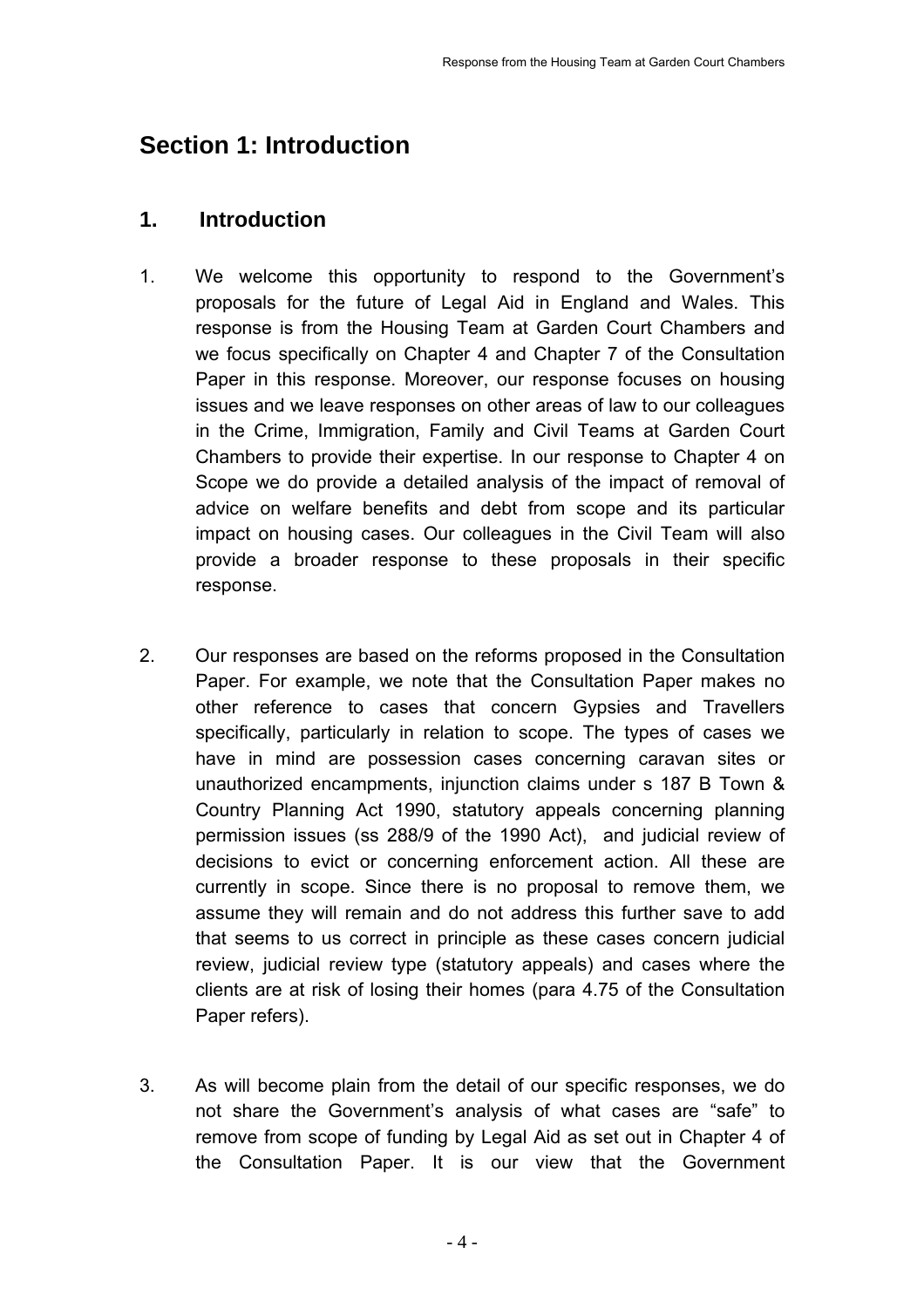misunderstands the importance of provision of public funding to tenants and vulnerable people in these cases. It is our view that the Government has failed to understand the complexities of these cases and has fundamentally misunderstood the law and how the court deals with these cases and the fundamental importance of the provision of public funding to uphold the rule of law.

4. Further, it is our view that the Government has misunderstood the issues concerning reduction in remuneration as set out in our response to Chapter 7. It is our view the consequences of these proposals will be devastating to clients, local authorities and the court service. Such proposals will increase the size and number of advice deserts, the loss of specialist advisers and put greater burdens on the court service and local authorities. It is our view that the impact assessments demonstrate that the Government has not properly analysed these issues and has no idea of the consequences of these reforms.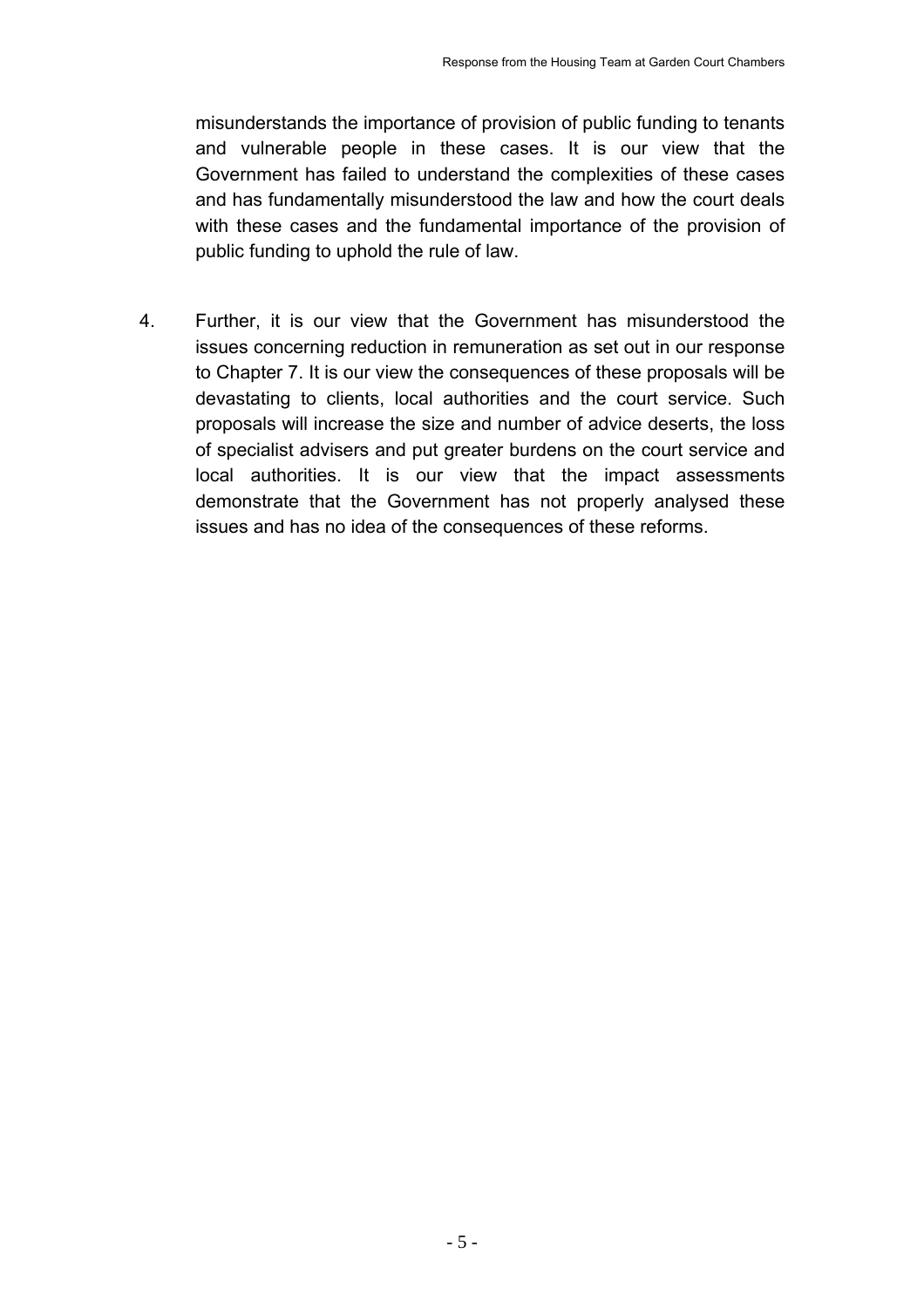# **Chapter 4: scope**

**Question 1: Do you agree with the proposals to retain the types of case and proceedings listed in paragraphs 4.37 – 4.144 of the consultation document within the scope of the civil and family legal aid scheme? Please give reasons.** 

- 5. We welcome the intention to retain civil legal aid for cases where a person's home is at immediate risk, for homelessness appeals, for ASBO and injunction applications in the County Court, and for public law. We agree with the Consultation Paper that proceedings where the individual faces homelessness are of high importance (para 4.15) as are those where the litigant is seeking to hold the state to account by judicial review (para 4.16).
- 6. We make no comment on the types of case and proceedings that have no housing-related issues.

**Question 2: Do you agree with the proposal to make changes to court powers in ancillary relief cases to enable the Court to make interim lump sum orders against a party who has the means to fund the costs of representation for the other party? Please give reasons.** 

7. This is not a housing-related matter and we make no comment.

**Question 3: Do you agree with the proposals to exclude the types of case and proceedings listed in paragraphs 4.148 – 4.245 from the scope of the civil and family legal aid scheme? Please give reasons.** 

- 8. The proposed housing-related exclusions are as follows:
	- debt matters where the client's home is not at immediate risk (paras  $4.176 - 4.179$ ;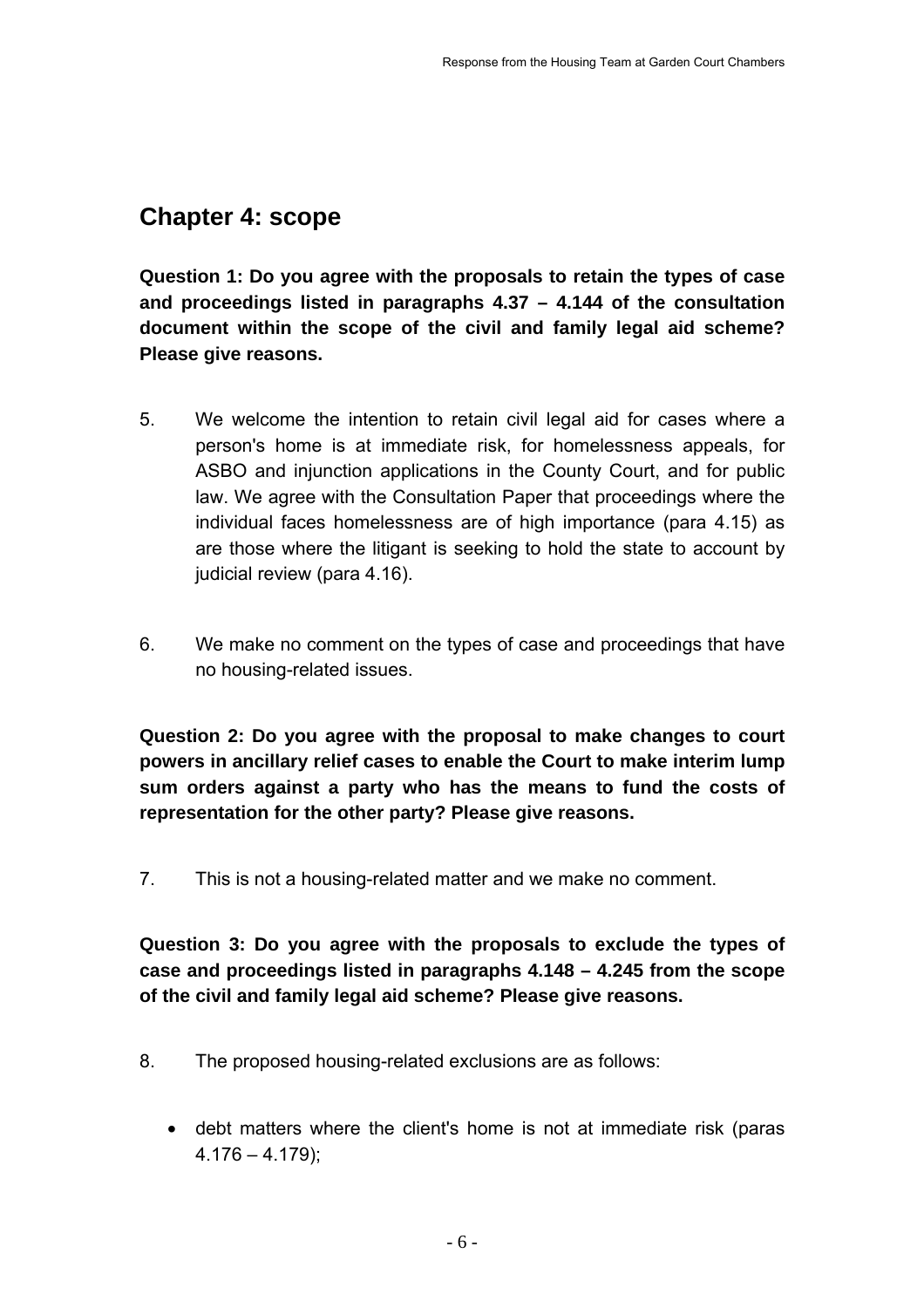- an action to enforce a Right to Buy;
- an action to enforce a Right to Buy a freehold or extend the lease;
- actions to set aside a legal charge or the transfer of a property;
- actions for damages and/or an injunction for unauthorised change of use of premises;
- an action against the Housing Grants, Construction and Regeneration Act 1996;
- applications for a new tenancy under the Landlord and Tenant Act 1954;
- an action for re-housing;
- an action under the Access to Neighbouring Land Act 1992;
- an action for wrongful breach of quiet enjoyment;
- housing disrepair proceedings where the primary remedy sought is damages, including damages for personal injury;
- an action for trespass; or
- an action under the Mobile Homes Act 1983 which does not concern eviction (all at para 4.194);
- welfare benefits including asylum support.
- 9. Specifically we do not agree with proposals to exclude actions for rehousing, actions for wrongful breach of quiet enjoyment and housing disrepair proceedings, actions to set aside a legal charge, actions under the Mobile Homes Act 1983 not involving eviction, actions under Access to Neighbouring Land Act 1993 and we address those specific headings below. Although we acknowledge that the number of clients with cases falling into the remaining categories are likely to be modest when compared to the number of clients who obtain advice regarding possession proceedings, disrepair or homelessness. Nevertheless, we resist their removal from scope. The remedies provided by these causes of action are useful in conjunction with other remedies sought that remain within scope and therefore it is a fundamental misunderstanding to treat these actions as freestanding and demonstrates a fundamental flaw in the Government's understanding of the complexity of housing cases which often cut across many legal disciplines. Further we question whether any significant costs savings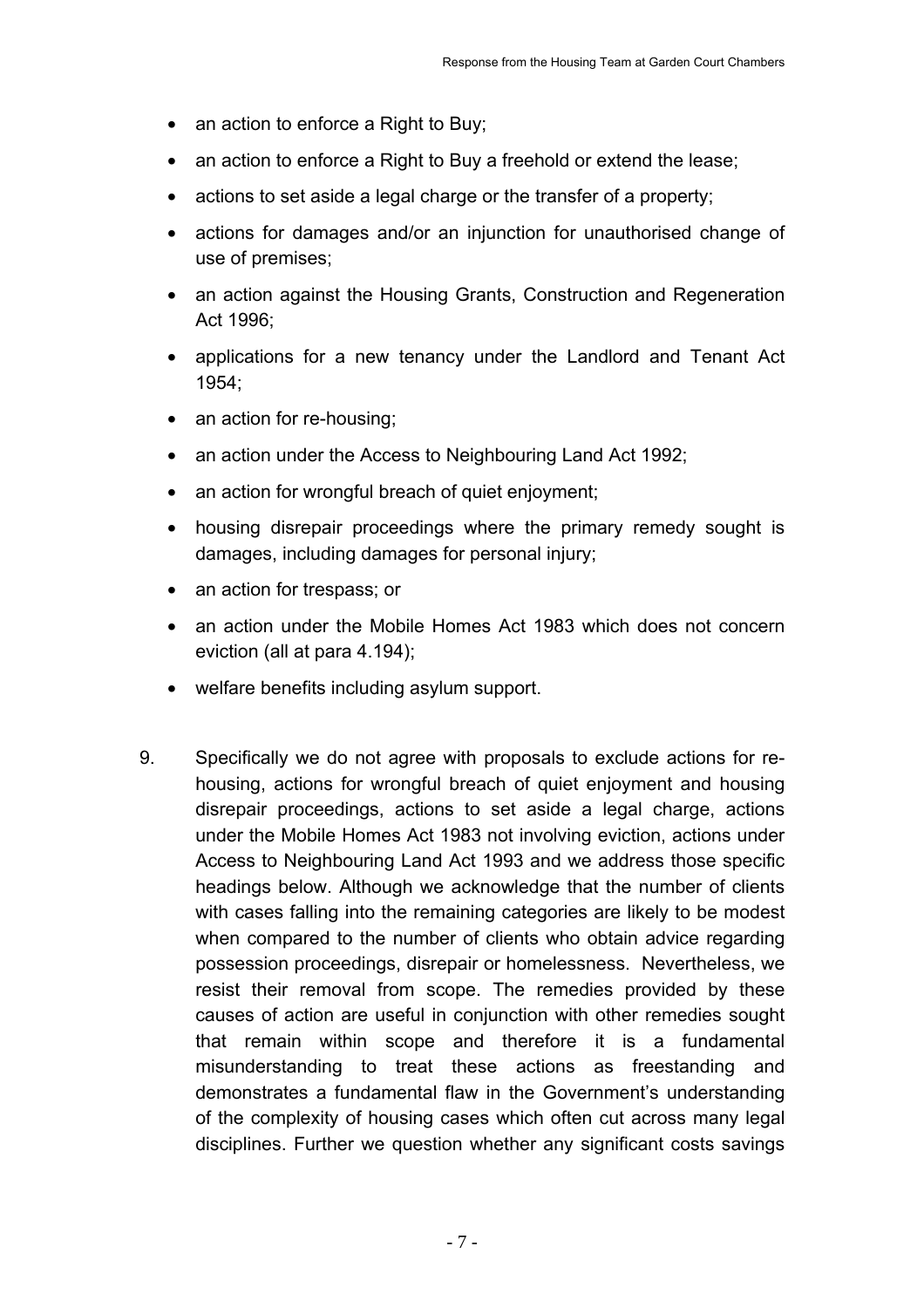would be achieved by these proposed cuts given that the impact assessments, in our analysis, fail to deal with these issues adequately.

### **Actions for re-housing**

- 10. We are unclear as to what is meant by this category as claims for "rehousing" are usually claims under Part 7 Housing Act 1996 (homelessness) so they remain with the proposed scope. Alternatively, they may be challenges to decisions made by a local housing authority concerning applications for an allocation of social housing (Part 6 Housing Act 1996). Those latter are brought by judicial review after an internal review process has been exhausted (s.167(4A) Housing Act 1996) and we therefore understand them to remain in scope (per para 4.16 of the Consultation Paper).
- 11. In both types of case, the impact on the livelihood, health, safety and well-being of the applicant and his or her family is significant and should be therefore be categorised as falling within the criteria at para 4.15. The defendant is the local housing authority – a public authority – and both challenges can only be brought on a point of law (homelessness appeals pursuant to section 204 Housing Act 1996 or judicial review proceedings). The purpose of the appeal or judicial review is therefore to hold the public authority to account and ensure that its policies, practices or decisions are lawful.
- 12. From the consultation paper it is unclear whether action by claims for Judicial Review pursuant to sections 188(1) or 188(3) Housing Act 1996 against refusals to accommodate pending a decision under section 184 or review under section 202 remain within the scope of provision of legal aid. On the criteria set out in paras 4.15 and 4.16 such claims ought to be but the consultation paper fails to identify whether such claims remain in scope by its failure to define the category of "rehousing".

# **Actions for breach of covenant of quiet enjoyment**

13. We are firmly opposed to the withdrawal of public funding for these actions.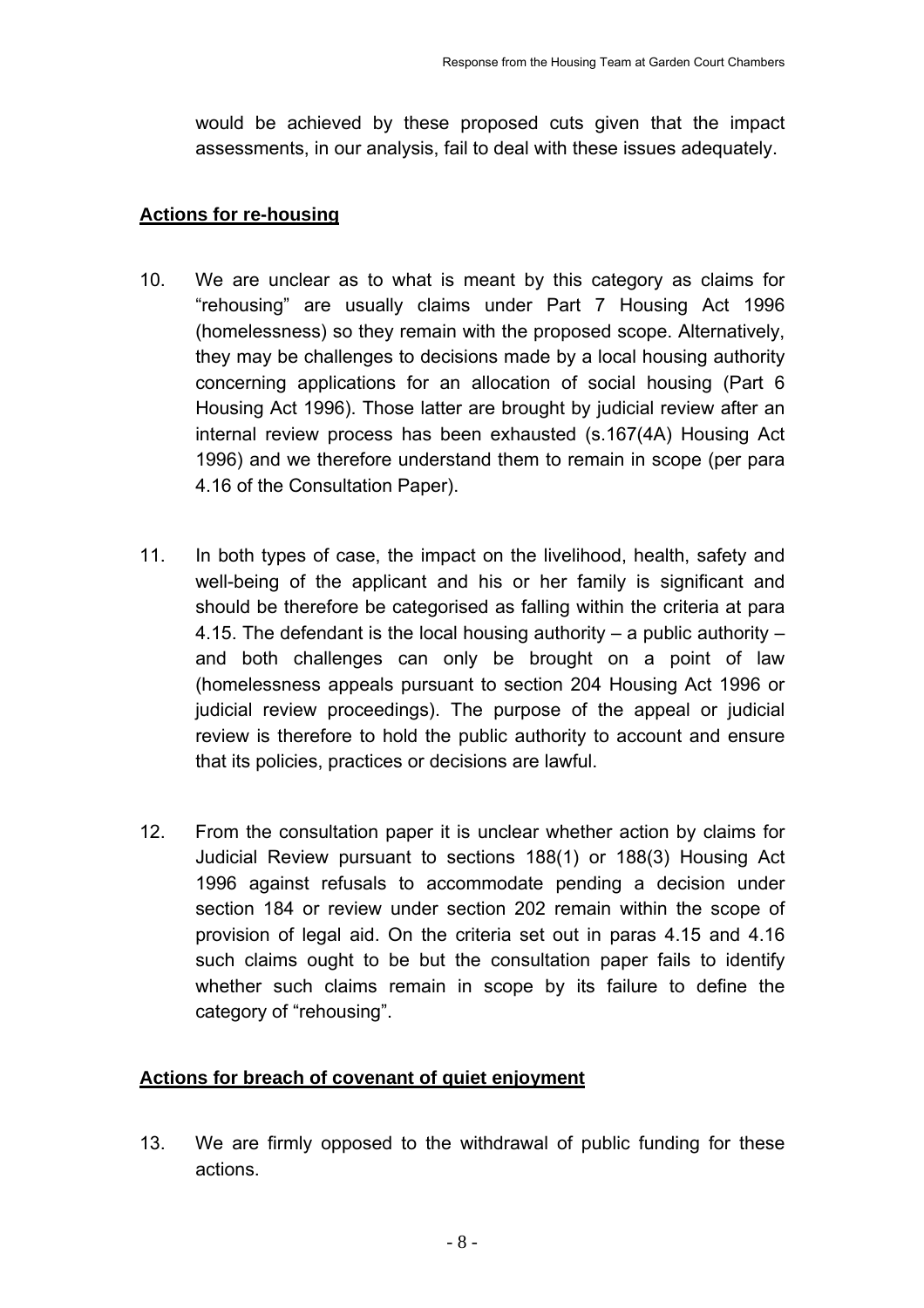- 14. In our experience, claims in respect of breach of covenant of quiet enjoyment arise in circumstances where a person has been suddenly and unlawfully evicted from their home. Claims are virtually always preceded by a letter before claim together with attempts at intervention by the local authority, and so the landlord is warned of his or her unlawful behaviour and asked to re-admit the client. A claim for an injunction requiring re-admittance is only issued if the landlord has refused, or has clearly ignored the letter before claim save when such injunctions are sought on an emergency basis when eviction has just occurred leaving a family street homeless and to prevent re-letting.
- 15. Further injunctions apply in respect of s 3 of the Protection from Eviction Act 1977 in respect of non-secure tenancies and licences where there may be no covenant of quiet enjoyment or the tenancy or licence has been terminated by notice. Moreover in such claim harassment or violence perpetrated by the landlord is often an issue and injunctions may be obtained pursuant to s 3 of the Protection from Harassment Act 1997. Other forms of injunctive relief may be obtained such as to protect or deliver up the property of the tenant.
- 16. Clients who have been evicted outside of the legal process find themselves suddenly deprived of their home and usually their possessions. If they are adults without children, they will not be entitled to emergency accommodation from a local housing authority. Moreover, a family may necessarily not be entitled to homelessness assistance as a local authority may only consider them homeless if they are making reasonable efforts to be re-admitted (See Homelessness Code of Guidance 8.16). They are dependent on the charity of friends or family for emergency accommodation, which is often no more than a sofa. Without access to their possessions, they may be deprived of important documentation (such as passports, credit cards or bank statements), means of communicating (if a computer has been retained by the landlord), and sanitary provisions. Often the only clothes they have are those that they were wearing when evicted. In short, they are suddenly and arbitrarily made homeless without the opportunity of making any plans.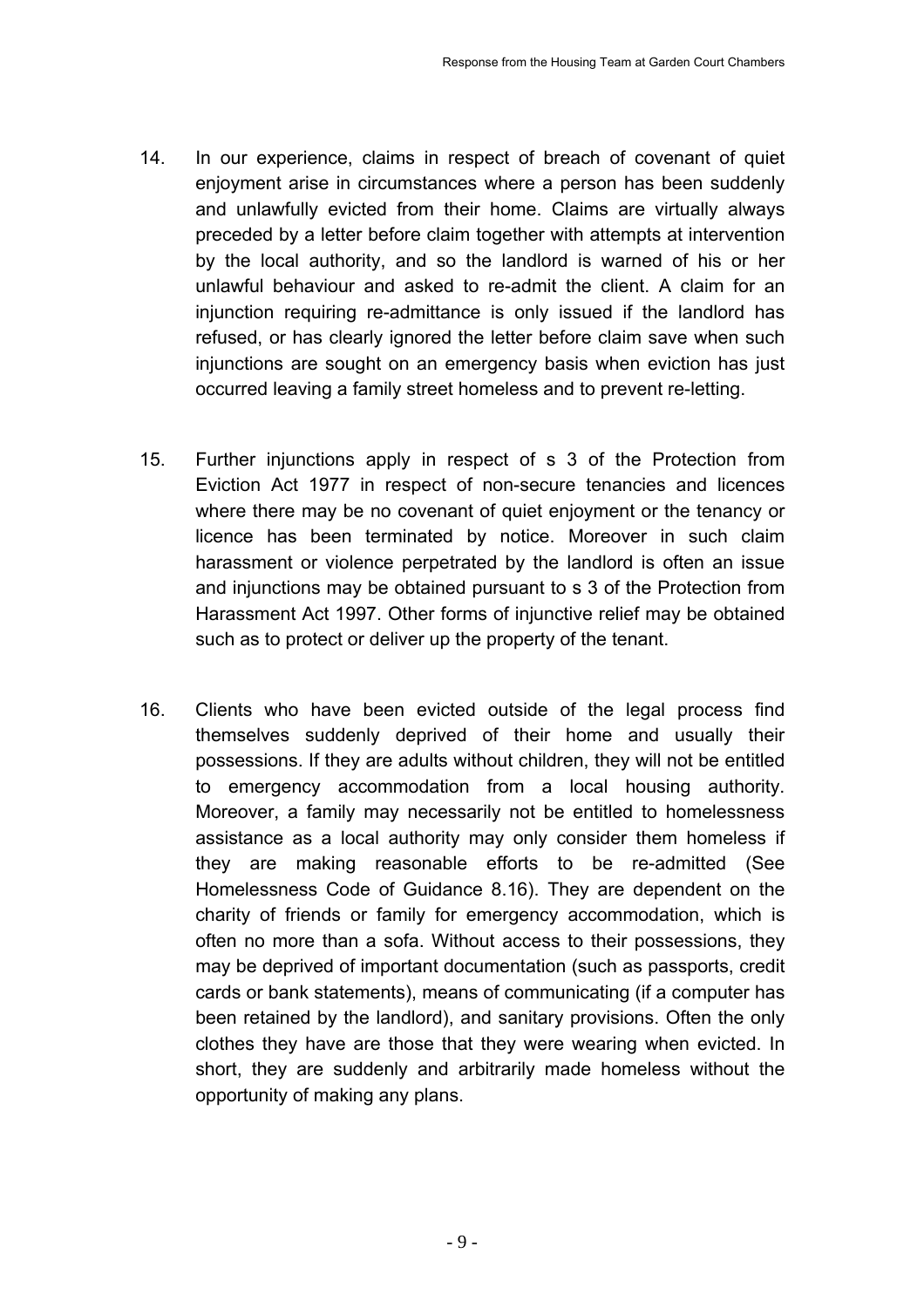- 17. In our opinion, obtaining an injunction in order to re-admit them into their home is "of high importance given the potential impact on the livelihood, health, safety and well-being of the individual and family" (para 4.15). The client will usually need an urgent remedy from the Court and an injunction to re-admit is almost invariably granted. The ability to take urgent Court action so to re-admit the client into his or her home is of the highest importance.
- 18. We recognise that, once an injunction has been obtained and an applicant re-admitted, the claim may continue in damages. Often the substantive claim for an injunction and/or specific performance of the tenancy agreement becomes irrelevant, either because the landlord has agreed to the client's continued occupation or because the client has taken steps to surrender his or her tenancy and move elsewhere.
- 19. However, damages remain an important remedy. First because many of the client's possessions may have been destroyed, or retained, by the landlord. Clients who are financially eligible for public funding are not in a financial position to replace their belongings within a reasonable period of time. The special damages claim, if successful, directly reimburses them for their lost possessions and for the cost of any possessions that they have been able to replace.
- 20. Secondly, the process of being unlawfully evicted is extremely traumatic and it is therefore reasonable that the wrong-doer – the landlord – should pay general damages. The eviction itself has usually left lasting effects on the client. The consultation paper fails to identify the different heads of damages recoverable in addition to special damages. The client may be entitled to claim general damages as compensation for the eviction and the effects it had on them and also aggravated and/or exemplary damages. The latter two heads of damage are not compensatory but are "punitive" in nature to demonstrate the court's disapproval of the landlord's conduct. There may be further heads of compensatory damages, for example for harassment or battery or loss of a tenancy deposit.
- 21. Thirdly, damages are a remedy of right in law whereas injunctions are equitable remedies which the courts will not grant if they are unworkable or likely to be ineffective and damages may be awarded by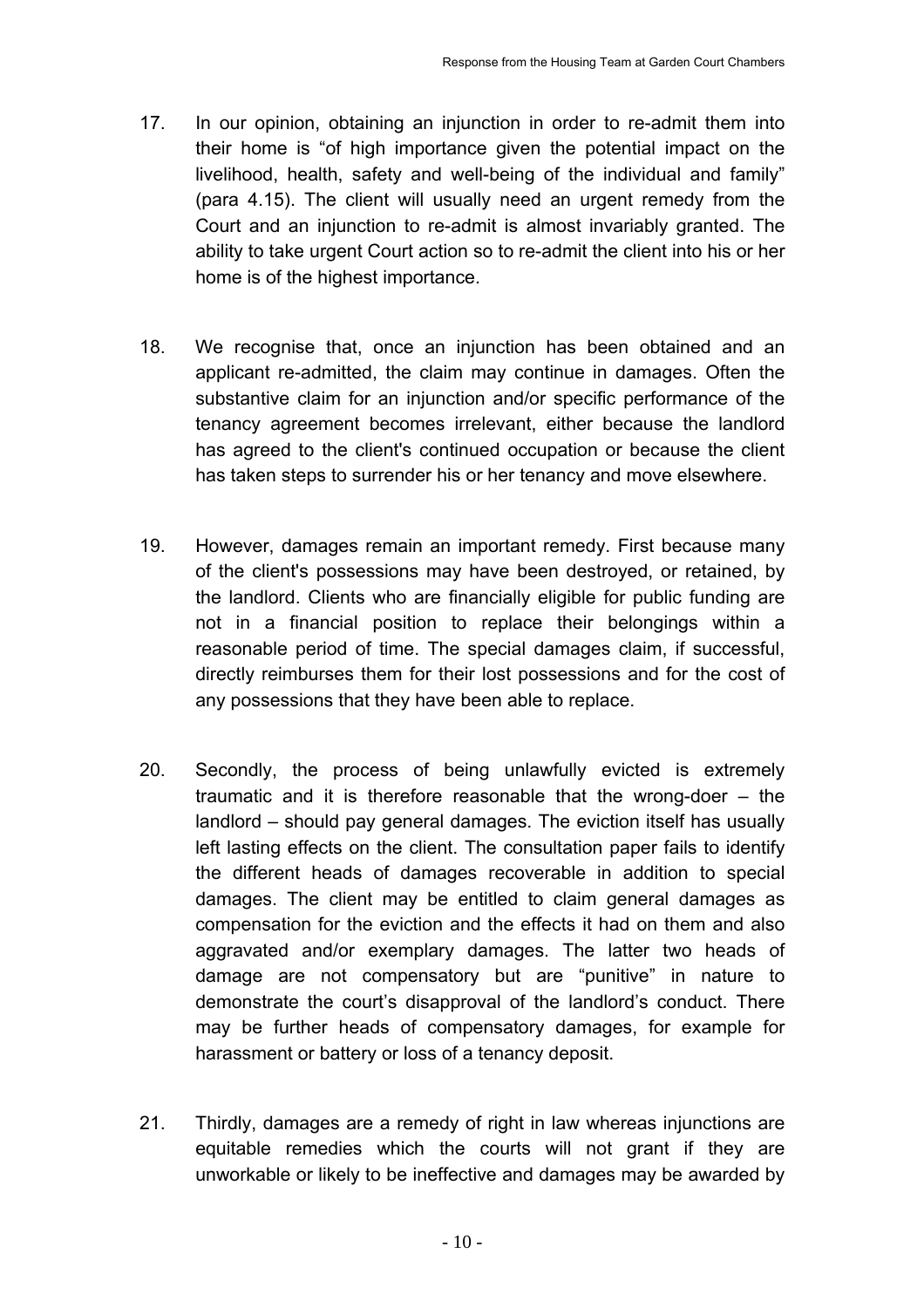the court in lieu of an injunction. So a an unlawfully evicted tenant may only have a remedy in damages in such a claim.

- 22. Fourthly, there is a high rate of recovery of legal costs against landlords who unlawfully evict tenant. Under the current Funding Code, the damages claim could only continue where there are at least moderate prospects of success and, in addition, where the client's legal representatives have considered whether the defendant has reasonable prospects of satisfying the judgement. If the defendant landlord is a "man of straw", public funding will be refused (para 4.7(2) Funding Code Guidance). However, given that a landlord owns property such refusal is unlikely and the landlord may be prevented from disposal of assets by way of freezing injunctions. There is therefore a realistic possibility both that the claimant will succeed and that damages and legal costs will be recovered from the defendant. It should be noted that a claim brought by a tenant against a landlord for harassment and/or unlawful eviction will be allocated to the fast track and not to the small claims track and so legal costs will be awarded on the usual principles (CPR 26.7(4)).
- 23. Fifthly, in unlawfully evicting a tenant or licensee, the landlord is not only breaching the covenant for quiet enjoyment but is also committing a criminal offence (s.1 Protection from Eviction Act 1977). Landlords are rarely prosecuted for this crime. There is therefore a significant public interest in funding individuals who are financially eligible for public funding so as to ensure that the individual landlord is held to account.

#### **Housing disrepair proceedings where the primary remedy is damages**

- 24. In our experience, there are far fewer housing disrepair claims brought since the introduction of the pre-action protocol for disrepair claims. The protocol provides a sensible and proportionate method of resolving any dispute over repairs between landlord and tenant without the need to resort to litigation.
- 25. First, it follows that claims for damages for disrepair are usually issued against recalcitrant landlords, who have not complied with the pre-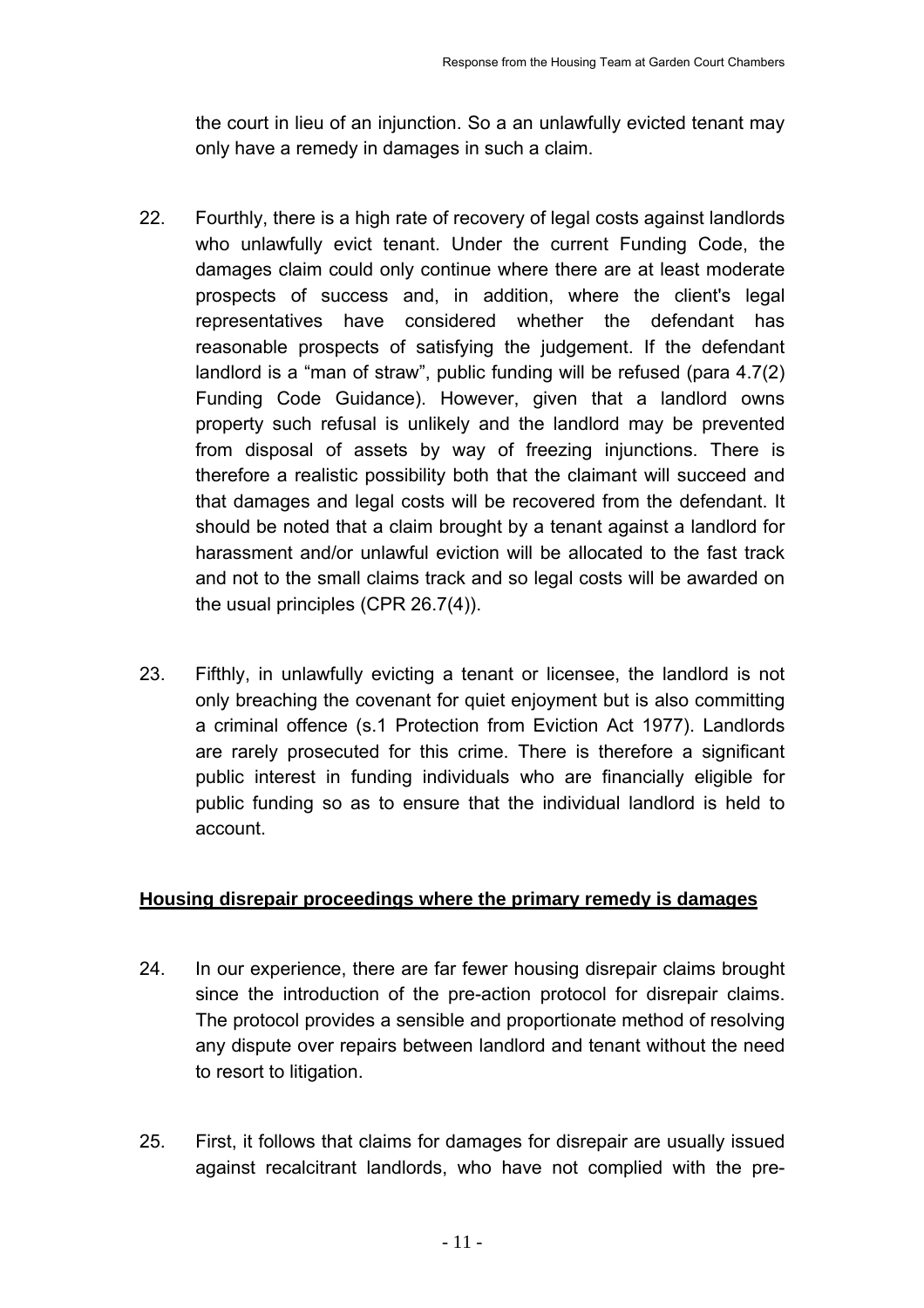action protocol. It would weaken the force of the pre-action protocol if landlords knew that the threat of civil proceedings could not be pursued.

- 26. Secondly, as with claims for breach of covenant of quiet enjoyment, the claimant's legal representatives have an ongoing duty to report to the Legal Services Commission about the prospects of success and the ability of the defendant to satisfy judgement. It follows that claims are only pursued where the prospects of success are at least moderate and the defendant is believed to be able to satisfy judgement. In most cases, therefore, the claimant will be successful and have a costs order in his or her favour, so that the publicly funded legal costs can be recovered.
- 27. Thirdly, living with a continuing breach of a repairing covenant is itself stressful and there is an impact on the health, safety and well-being of the individual and his or her family. The impact on the individual is aggravated by the recalcitrance of the landlord in failing to carry out the repair. Before an individual claims damages, he or she has already lived with a significant degree of disrepair that may have an impact on health and over which he or she has no control. The impact on children can be considerable.
- 28. Fourthly, the failure of a landlord to put premises into repair often leads to the tenant withholding rent and the absence of public funding to assist with disrepair claims is, in our view, likely to trigger this conduct by the tenant leading claims for possession for not payment for rent thereby leading to the tenant bringing counterclaims and costly litigation which are likely to attract public funding. It is our view that prevention is better than cure and the availability of legal aid provides for that prevention.
- 29. Fifthly, damages claims where quantum is less than £5,000 are already excluded from the current scheme. Publicly funded housing disrepair claims will be allocated to the fast track and the claimant would expect to benefit from a costs order in the usual way.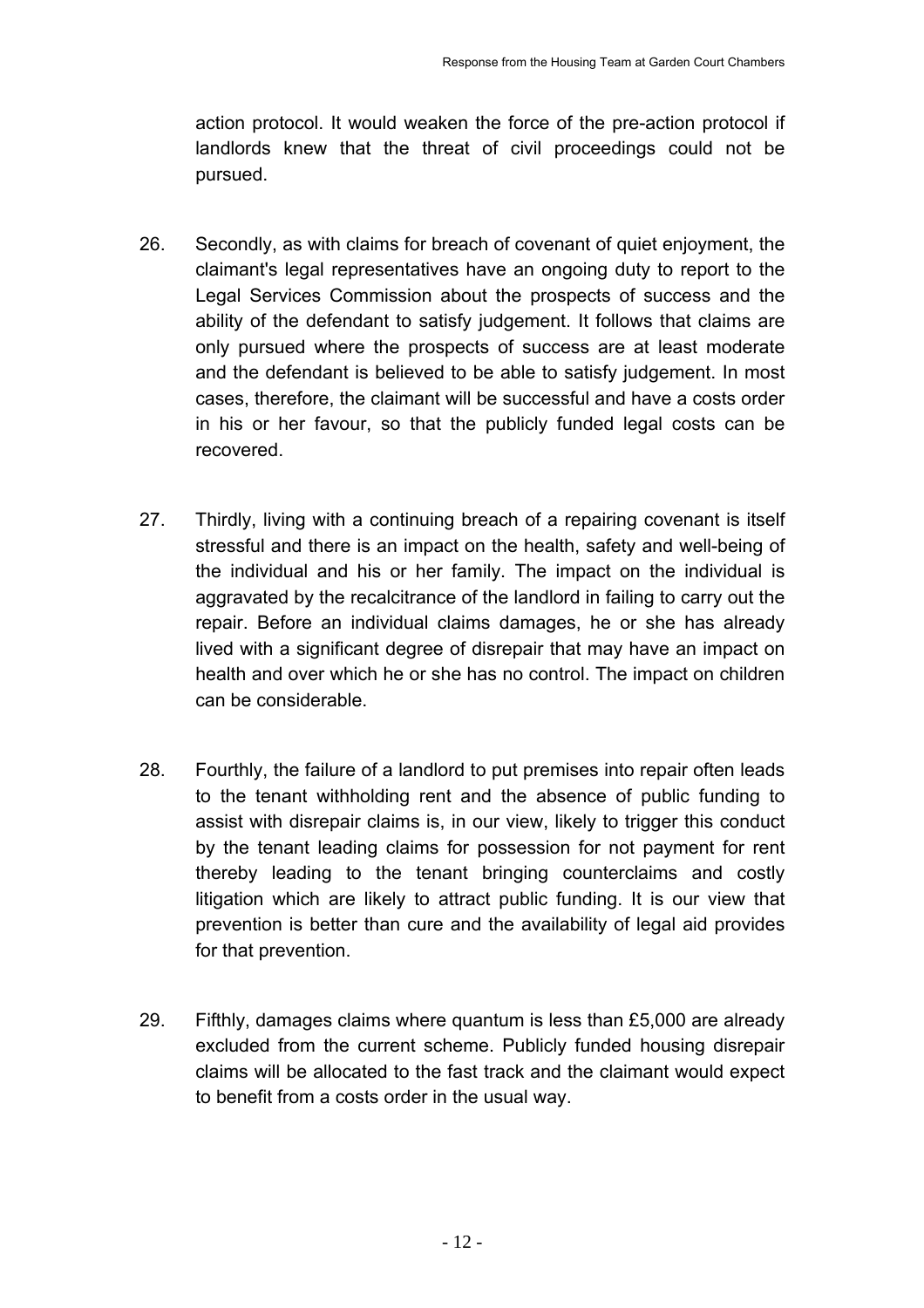- 30. Sixthly, there is an in-balance of power in the relationship between landlord and tenant. The landlord will almost invariably have greater resources than the tenant and be able to afford legal representative. Without public funding, the parties will have no equality of arms.
- 31. If damages claims for breach of repairing covenant are to be taken out of scope, we would suggest that they are subject to qualified one way costs shifting, as proposed in the Jackson Review for personal injury claims.

### **Actions to set aside a legal charge**

32. The Consultation Paper states claims for possession remain in scope and the proposal is that actions to set aside a legal charge will be excluded now be excluded. We disagree with this proposal. It is our view there is a risk that this exclusion will be to the detriment of home owners if they are unable to get public funding until much later on in proceedings when an order for sale is sought and then a claim for possession begins. The exclusion is not understood to be merely seeking to exclude work in respect of claims to the District Land Registry or before an Adjudicator. If a legal charge on someone's home stems from a judgment in relation to an unregulated credit agreement to which the Consumer Credit legislation is inapplicable and work in relation to debt where the client's home is not immediately at risk is also excluded, home owners will be much worse off. They will not be able to access publicly funded advice where there is merit to apply to set aside the charging order and the original judgment order. Instead the client will have to suffer delay, with the delay being used undermine any application to set aside, until their case comes within is in scope upon the charging order being made absolute and an order for sale is sought. It means that in order to be assisted with public funding the client will have to wait for their home to be at risk before they can do anything about it.

# **An action under the Mobile Homes Act 1983 not involving eviction**

33. We do not agree with this exclusion from scope. Given that the Mobile Homes Act 1983 will now apply to all Gypsy and Traveller caravan sites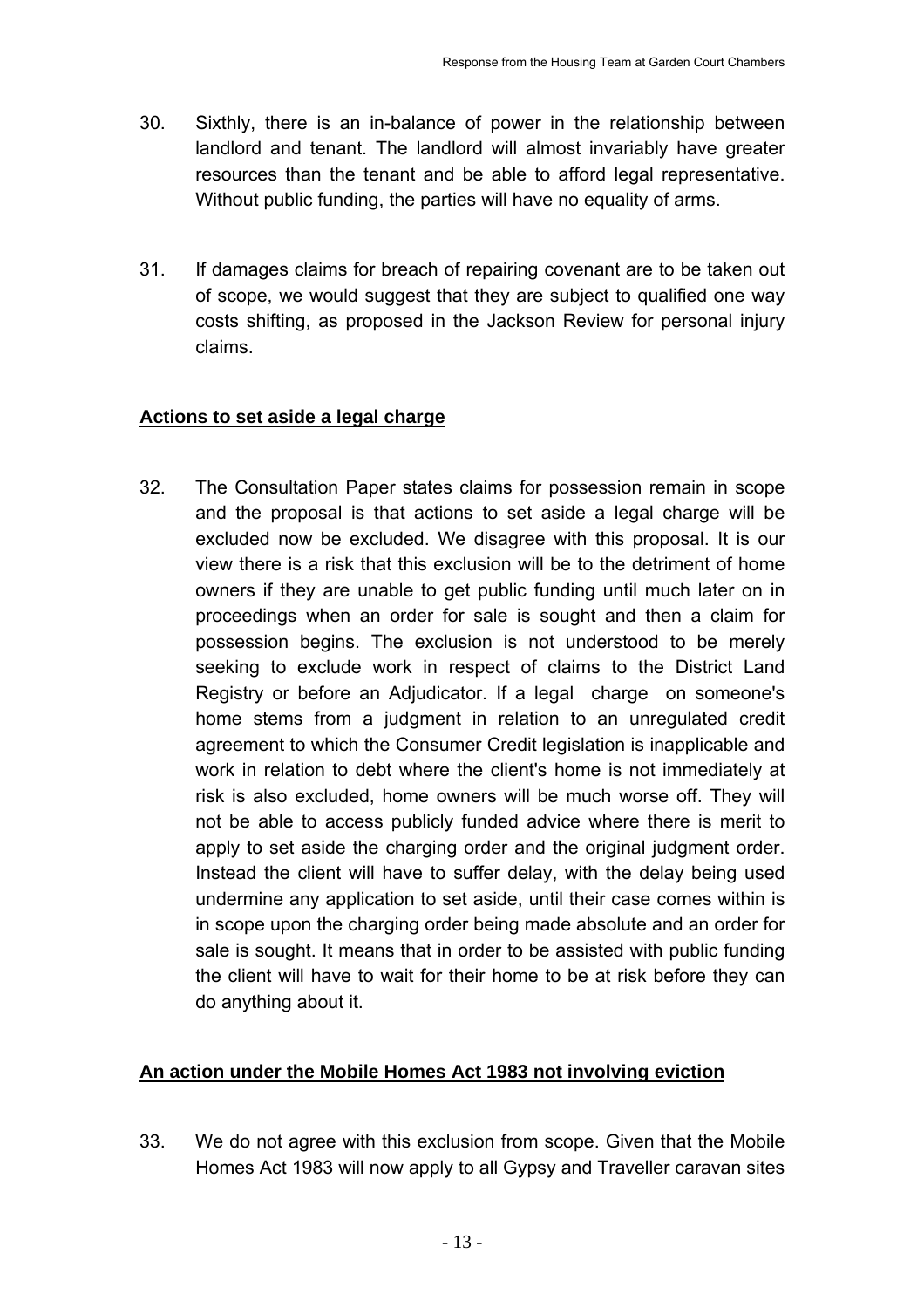there is a need for the Government to carry out an impact assessment of the consequences of removing from scope the determination of very many practical questions of interpretation of the law that may arise from the new provisions applying to such sites. It is our view there are many issues aside from questioning service charge or levels of increase of pitch fee which fall short of concerning possession but which concern the Gypsy and Traveller way of life. We have seen a draft response to this consultation prepared by the Community Law Partnership of Birmingham and we share their concerns in this area.

#### **Actions under the Access to Neighbouring Land Act 1992**

34. We do not agree with this exclusion from scope. This is generally the only remedy for residential occupiers in leasehold properties affected by defects that do not arise within their own properties nor within the demise of their immediate landlord and or there is an argument with the freeholder. Claims pursuant to this legislation allows the source of the problem to be dealt with expeditiously by first obtaining sanction of the court. The practicalities of resolution of such claims will depend on expert evidence to determine what reasonable works are required . It is our view that it is short sighted to withdraw availability of public funding from what is designed as a hands on practical remedy designed to replace more costly and lengthy litigation such as negligence or nuisance claims.

**Question 4: Do you agree with the government's proposals to introduce a new scheme for funding individual cases excluded from the proposed scope, which will only generally provide funding where the provision of some level of legal aid is necessary to meet domestic and international legal obligations (including those under the European Convention on Human Rights) or where there is a significant wider public interest in funding legal representation for inquest cases? Please give reasons.** 

- 35. We confine ourselves to comment on housing-related matter.
- 36. We are concerned that "significant wider public interest" may not encompass challenges to an aspect of a local housing authorities and/or registered housing providers policy or practice. Such claims can result in very important declarations as to the lawfulness of a public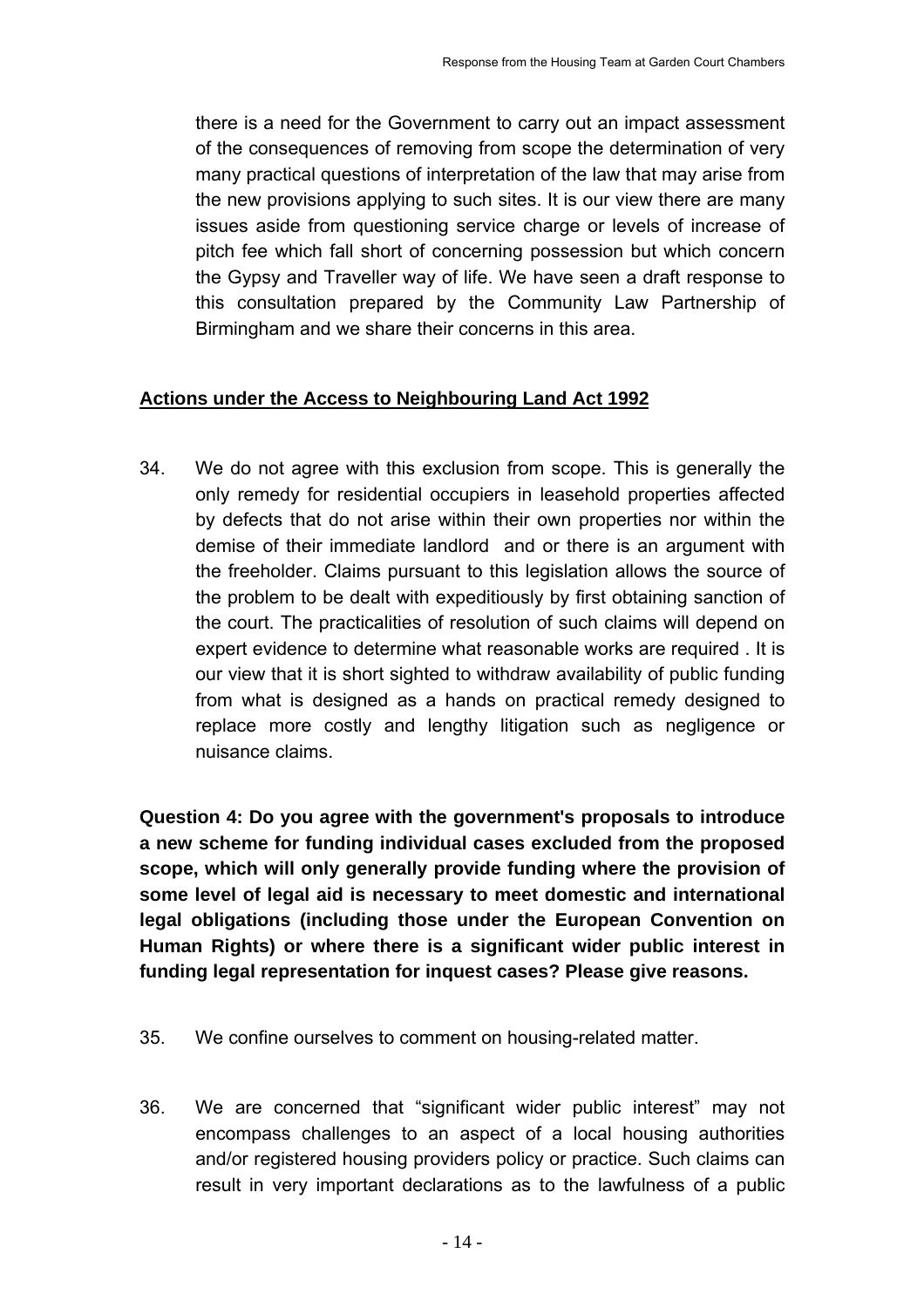authority's practice or policy. For example, the series of cases considering the applicability of Article 8 of the European Convention of Human Rights in relation to claims for mandatory possession orders such as in *Manchester City Council v Pinnock* [2010] UKSC 45.

**Question 5: Do you agree with the Government's proposal to amend the merits criteria for civil legal aid so that funding can be refused in any individual civil case which is suitable for an alternative source of funding, such as a Conditional Fee Arrangement? Please give reasons.** 

- 37. We do not oppose, in principle, the proposal that public funding should be refused where alternative sources of funding are available. As the Consultation acknowledges, this is already the current position.
- 38. In our experience, however, clients seeking legal representation on housing-related matters who are financially eligible for public funding rarely have other sources of funding available. By definition, those clients have very limited means. Whilst Conditional Fee Agreements may be available, the cost of insurance against the risk of losing and paying the other side's costs can be prohibitive. Clients with such limited means do not have their own legal expenses insurance. The difficulty of obtaining insurance in such cases has been identified in *(1) Regina Sibthorpe (2) Danri Morris v Southwark London Borough Council* [2011] EWCA Civ 25 which demonstrates the difficulties faced by clients in obtaining after the event insurance and the potential difficulties and risks solicitors face when they are committed to representing clients in housing cases. Further given the lack of meaningful statistics in the Consultation Paper means that claims made such as at para 7.8 are mere assertions *"availability of legal aid may be encouraging people, and their lawyers, to bring cases which have too little chance of success to attract a CFA"* as there is no evidence cited in support, public funding is subject to strict control as to merits and for many such cases there is no general market for after-the-event insurance and CFAs are not a viable option we reject such assertions.
- 39. We would wish to see retention of the current provision.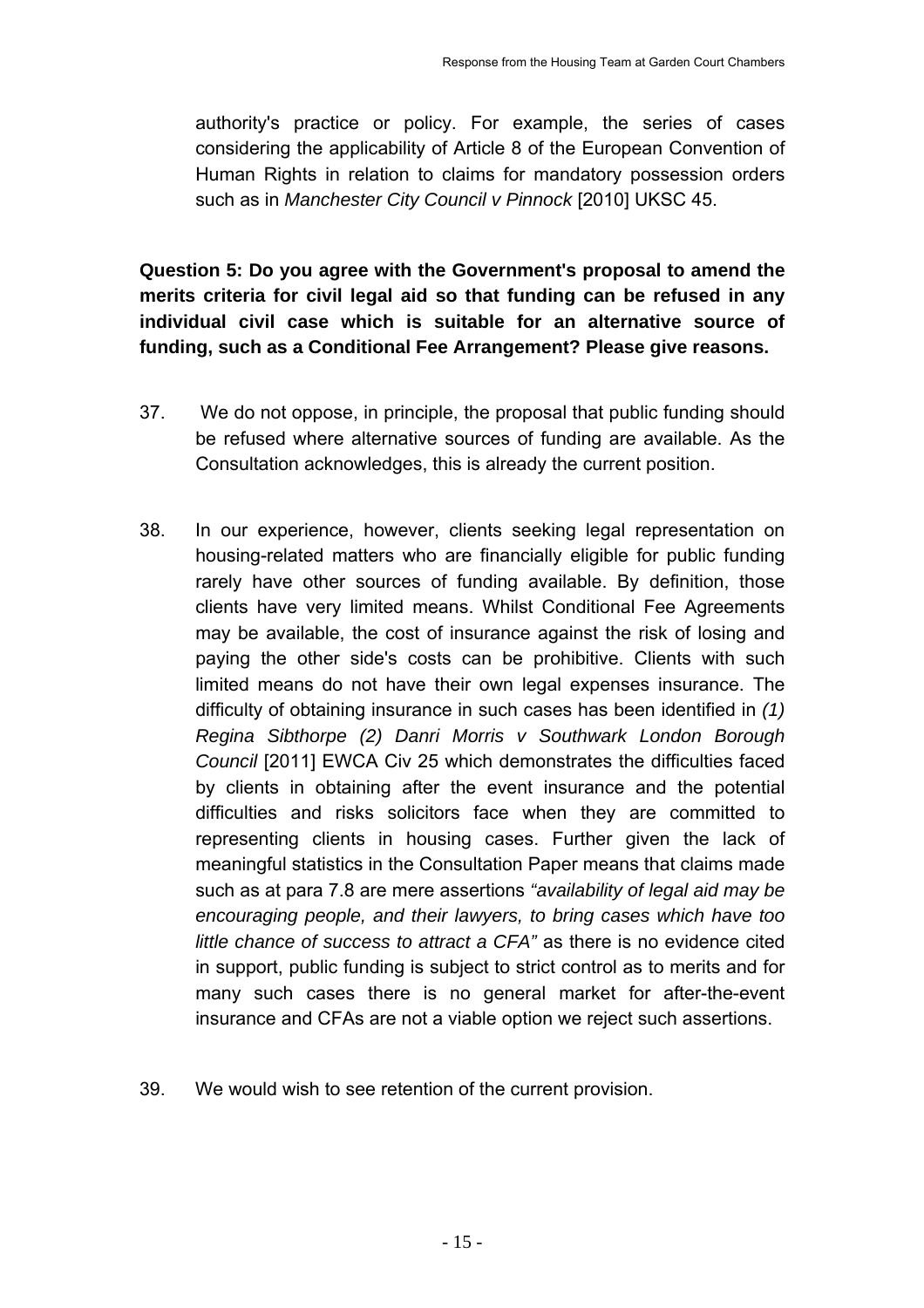# **Question 6: we would welcome views or evidence on the potential impact of the proposed reforms to the scope of legal aid on litigants in person and the conduct of proceedings**

- 40. We are not in a position to provide anything other than anecdotal evidence.
- 41. Members of our housing team appear in the County Court, Administrative Courts and higher Courts on a daily basis. We observe litigants in person in other cases. There seem to be more and more litigants in person and, as the Consultation Paper anticipates, we would certainly expect a rise in their numbers if the proposals are approved and implemented. Cases involving litigants in person invariably take a greater time and impose a higher and disproportionate demand on judicial and administrative resources of courts. Judges and ushers are extraordinarily patient and helpful but inevitably people with no legal training who are presenting their own case will be significant slower.

#### **Questions 7 – 11 inclusive:**

#### **Single Gateway Proposals (paras 4.270 – 4.273)**

- 42. We are concerned at the proposal for access to publicly legal advice to be through a single gateway of the proposed Community Legal Advice helpline exclusively.
- 43. It is proposed that the first triage will be carried out by an operator who may not have been legally trained. Consequently the burden will be on the caller, seeking legal advice, to identify his or her legal problem. In our experience, nearly all housing-related problems are complex and laden with complex and extensive documentation. The information sought and the advice given needs to be specifically tailored to the particular problem. We are concerned that a telephone interview will not be able to achieve that client-specific advice.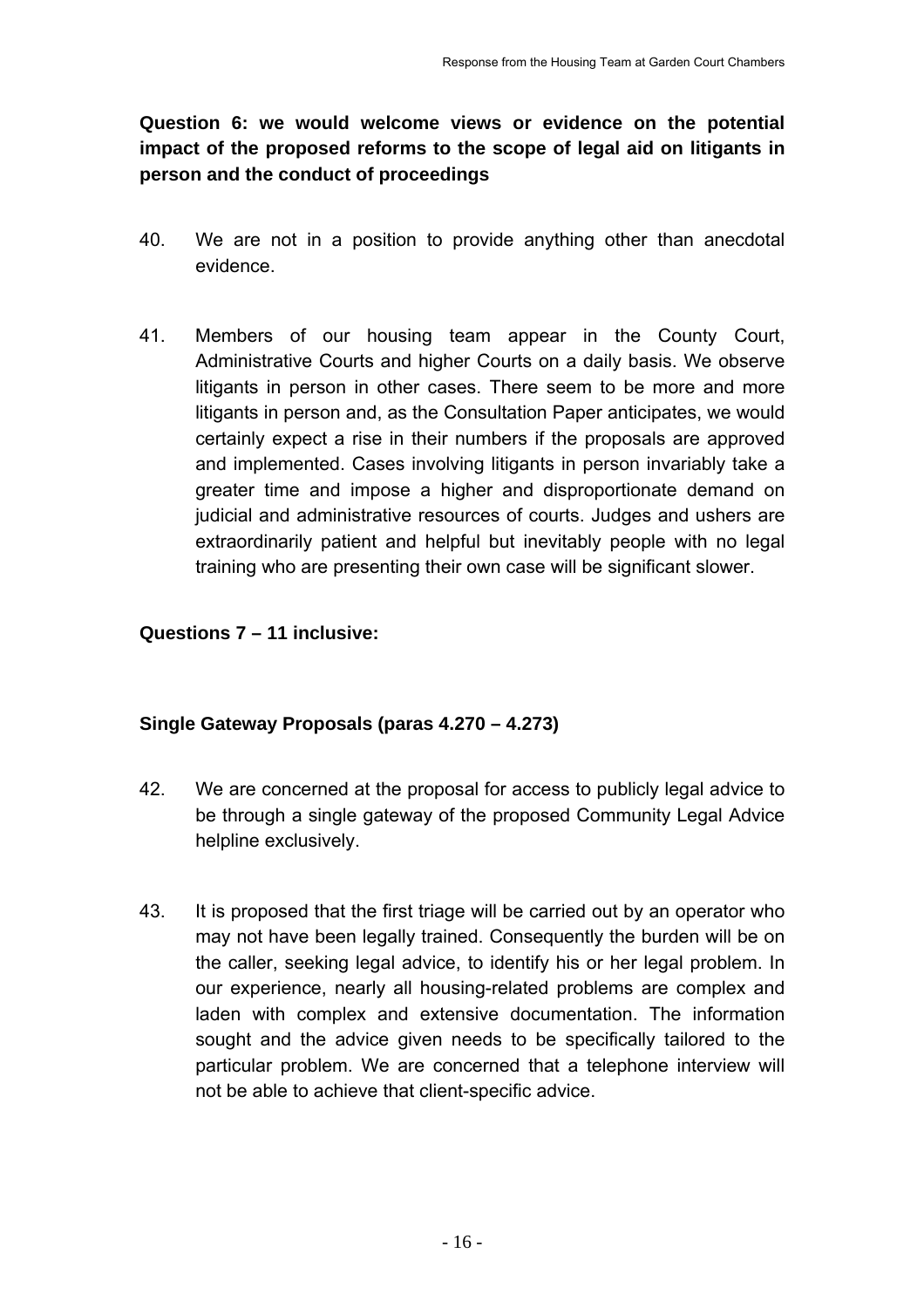- 44. We support any measure which makes it easier for potential clients to seek advice and we recognise that a telephone helpline can make it easier for some people to seek advice, particularly if that helpline operates outside working hours or if it allows people in work to access advice without having to take time off work to visit an advisor.
- 45. However, we oppose such a helpline being the **only** gateway to advice. We not the limited clarification of use of this proposed helpline published on the 5 January 2011 but this does not satisfy our concerns. First, using a telephone helpline may create problems for vulnerable client groups, for example those with language difficulties or those with mental health problems or learning difficulties.
- 46. Secondly, individuals may not themselves recognise the true nature of their problem and may not therefore give the person answering the telephone call the information which is needed in order for them to be properly advised. For example, a person may not recognise that an order for possession is being sought on mandatory grounds if they have failed to consider the significance of what is contained in a notice of seeking possession.
- 47. Thirdly, imposing a single gateway could add to the time in which it takes for a person to receive urgent advice. For example, a person who has been served with a warrant of possession may have a very short period of time in which to make an application to suspend the warrant. In our view, they will not be well served by having to gain access to legal aid services via a helpline when what is required is an urgent application to the court.
- 48. Fourthly, research carried out from fieldwork in October 2010 by the Legal Action Group "Social Welfare Law: what is fair?"<sup>1</sup> shows that people in social classes D and E are less willing to use a telephone service:

"What emerged is that people in social class DE are most reliant on advice centres and are least likely to use the internet or telephone-based services to access advice. A large majority of respondents, while they might not use legal

 $\overline{a}$ 

<sup>&</sup>lt;sup>1</sup> http://www.lag.org.uk/files/93536/FileName/SocialWelfareLawbooklet.finalversion.PDF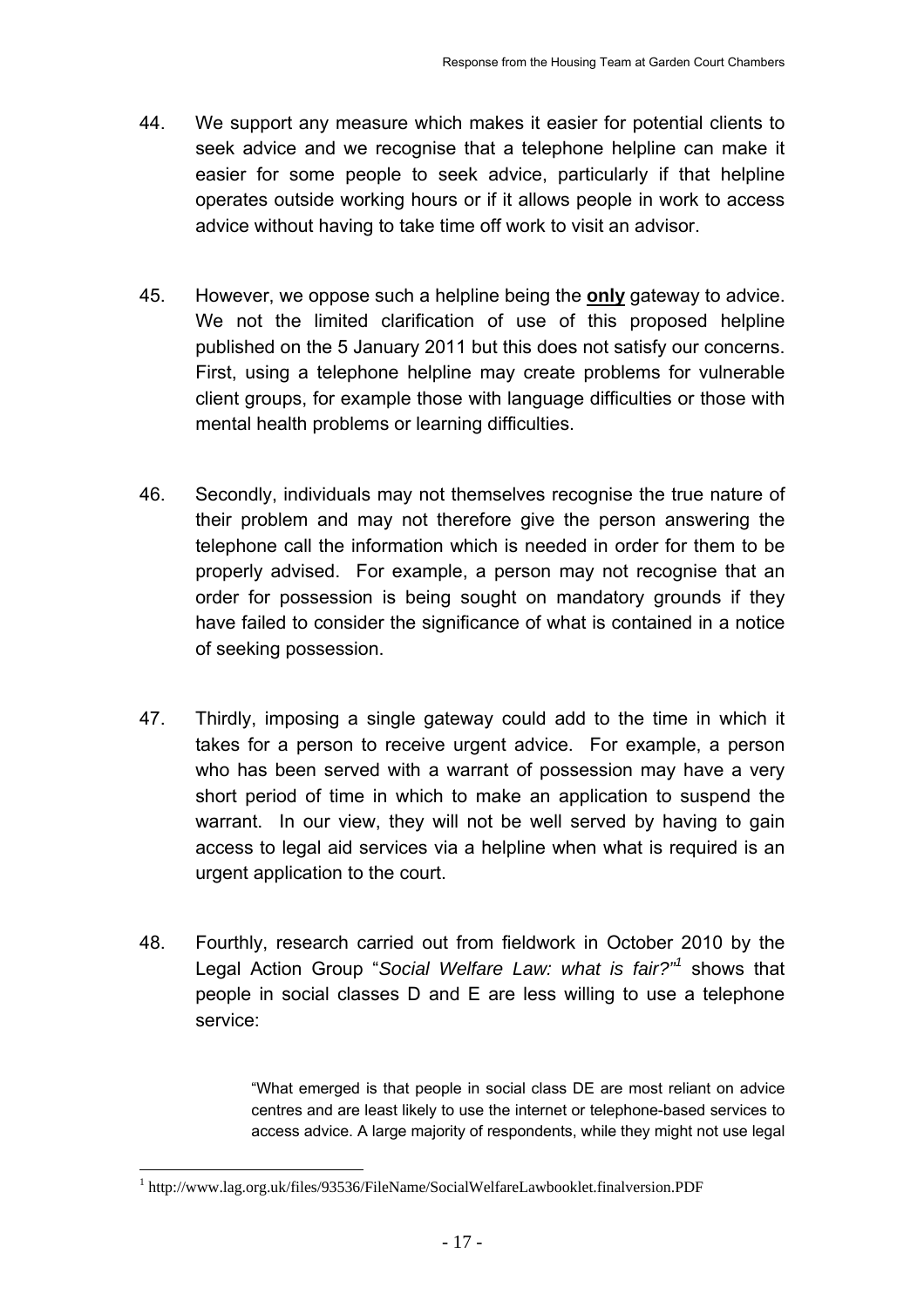advice centres themselves, view such advice centres as the place to which they would go if they needed to obtain advice on SWL. People in all social classes are more likely to report problems in housing and employment law." (Summary of results, p 6 of report)

- 49. It is our experience that such social groups are the people who are most likely to require advice and representation in respect of housing issues and are the social groups which legal aid was designed to protect.
- 50. We are also concerned at the lack of clarity in the Consultation Paper as to whether those referred on from a single gateway would have a choice as to which specialist provider they are referred to. We consider that there is no good reason to deprive consumers of legal aid services of choice. If a person has a preferred supplier of legal services, we consider they should be able to contact that supplier directly.

# **Proposals to remove Welfare Benefits (paras 4.216 – 4.224) and Debt from scope (paras 4.176 to 4.179)**

We comment below on the likely impact of the above proposals on people at risk of losing their homes. The Housing Team at Garden Court Chambers understand that members of the Civil Team at Garden Court Chambers will be making a separate detailed response to the Consultation Paper to remove welfare benefits and debt from the scope of legal aid. We are, however, concerned to explain the destabilising effect that such a removal from scope will have clients and on suppliers of housing advice and representation.

#### **Our response in summary:**

- The Green Paper seriously underestimates the importance of welfare benefits advice in avoiding and resolving possession proceedings: outstanding housing benefit issues are often the root cause of rent arrears possession claims; the majority of tenants we represent are not in a position to resolve these housing benefit issues without specialist advice;
- The proposals will mean proceedings being adjourned and delayed (thereby increasing use of court time and costs) due to the absence of proper advice that resolves the underlying issue;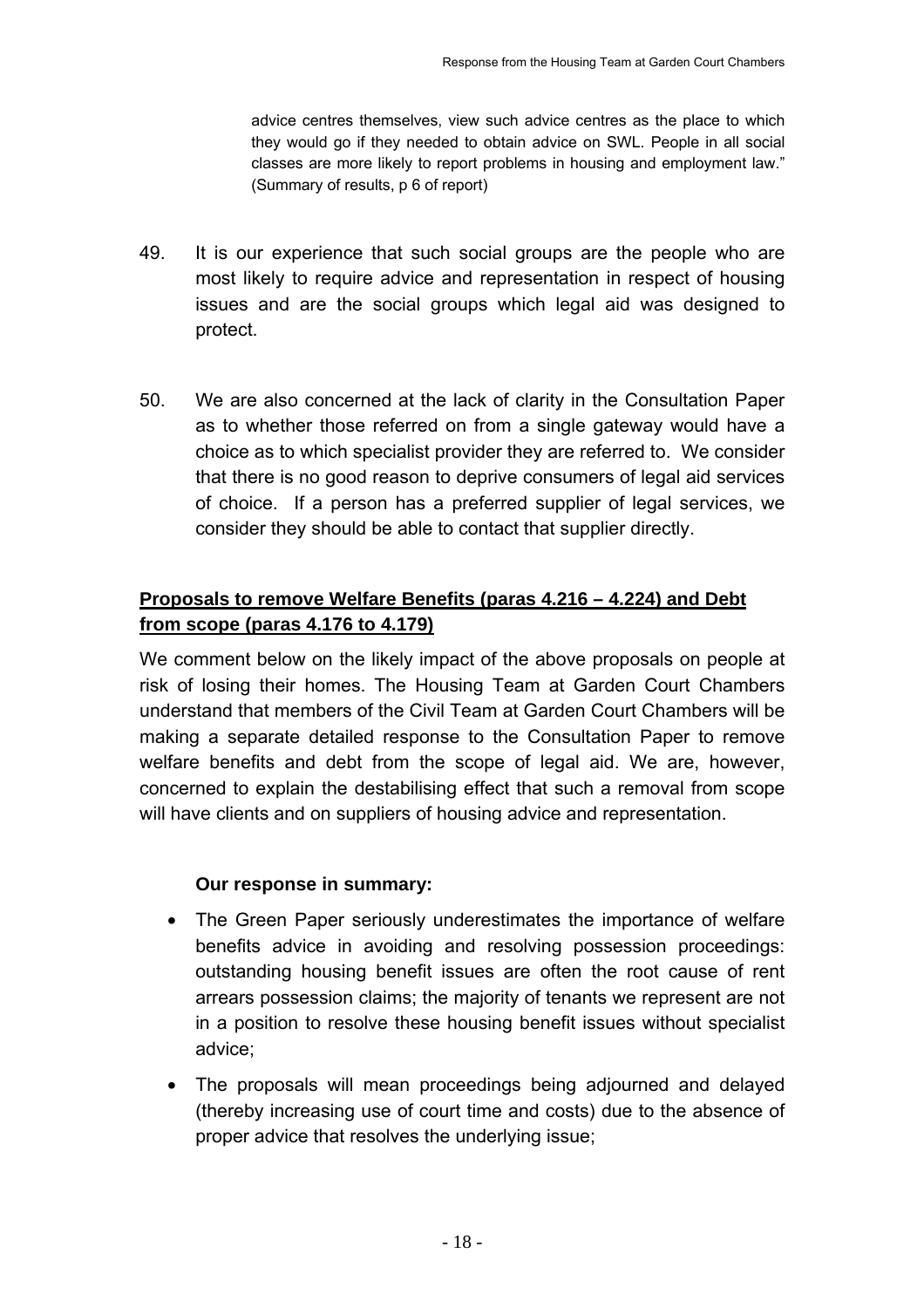• The limited debt advice that will continue to be available and the availability of legal advice and assistance to defend a possession claim itself will be too little too late. It will not provide the timely and fully fledged expert welfare benefits and debt advice that many clients need to avoid the loss of their home.

#### **Our response in detail**

**The Proposal to remove Welfare Benefits from scope (paras 4.216 – 4.224)** 

# (i) – HB and related welfare benefits issues are often the cause of rent arrears

- 51. The main causes of rent arrears are frequently delays in administration and payment of housing benefit ('HB'). Indeed HB is one of the factors which the Rent Arrears Pre-action Protocol requires public sector landlords to take into account when considering whether to issue proceedings in the first place. HB issues are highly relevant to the outcome of possession proceedings when brought on discretionary grounds<sup>2</sup> and the Court of Appeal has held that outstanding HB issues must be resolved before a decision can be made on a possession claim. $^3$
- 52. The difficulties with the administration of HB have been well documented and research has established that some landlords were issuing possession proceedings as a means of putting pressure on the local authority benefit section to process the tenant's HB claim. $4$  The Local Government Ombudsman's 'digest of cases'<sup>5</sup> contains many graphic examples of vulnerable tenants being wrongly evicted due to maladministration of housing benefit. $6$  In our view, access to proper

 $\overline{a}$ 

<sup>&</sup>lt;sup>2</sup> Housing Act 1985 Ground 1, Housing Act 1988 Grounds 10 and 11, Rent Act 1977, Schedule 15.

<sup>3</sup> *Haringey LBC v Powell* (1995) 28 HLR 798 (CA). 4

<sup>&</sup>lt;sup>4</sup> "Improving the Effectiveness of Rent Arrears Management" published ODPM (June 2005).

<sup>&</sup>lt;sup>5</sup> Available on the LGO's website: http://www.lgo.org.uk/publications/digest-of-cases/<br> $^{6}$  E  $_{\odot}$  Luten Berough Council (07B10865), 27 August 2000, where a unkarable tenant

 $<sup>6</sup>$  E.g. Luton Borough Council (07B10865), 27 August 2009, where a vulnerable tenant was wrongly</sup> evicted for rent arrears while a housing benefit appeal was pending and London Borough of Newham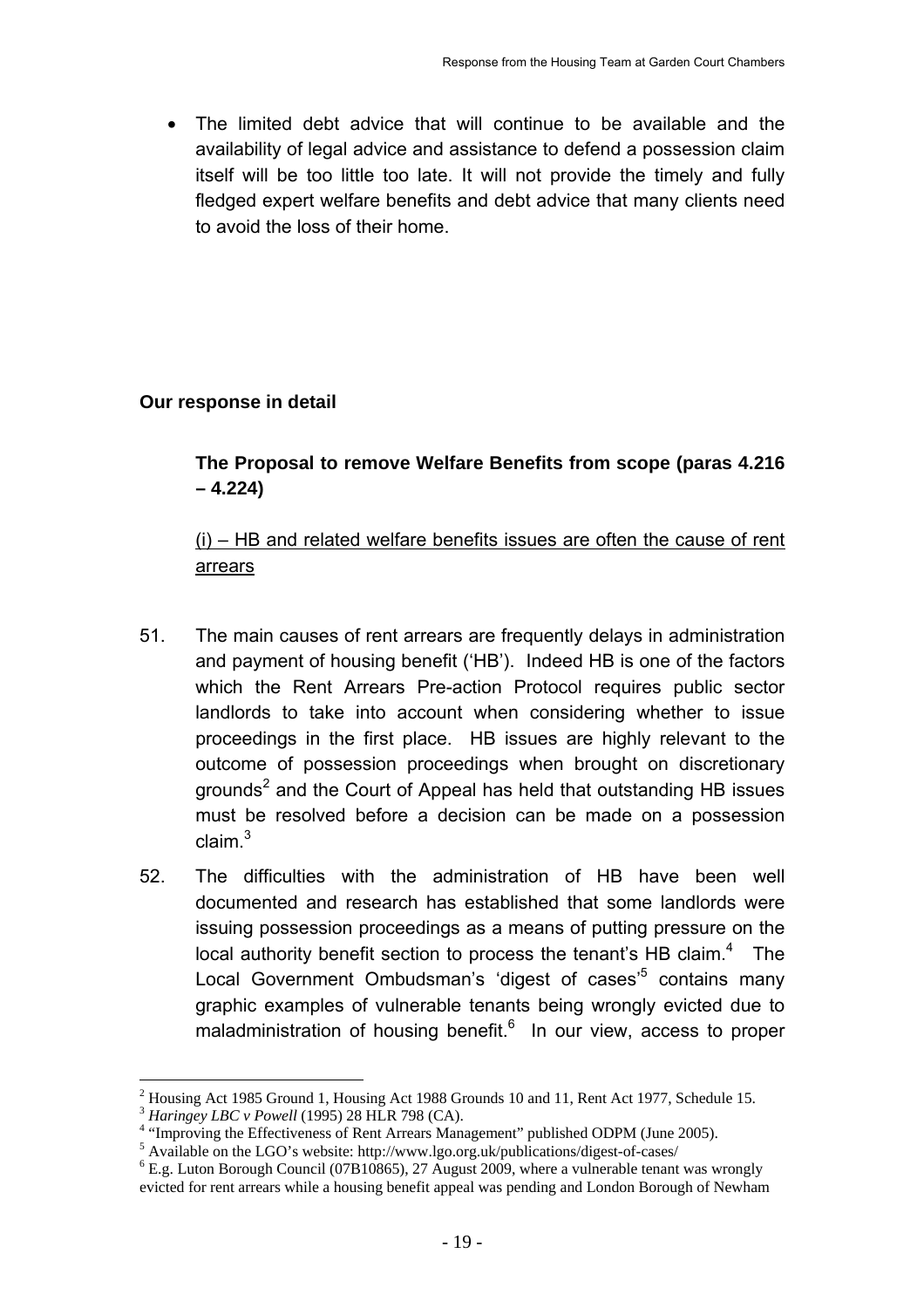welfare benefits advice is essential to effective legal assistance in this area.

- 53. When providing legal advice and assistance to a person at risk of losing their home, it is essential that any legal advisor thoroughly checks the housing benefit position:
	- Is HB in payment, is there a shortfall and if so why?
	- Are there gaps in the tenant's history of HB entitlement, and if so why?
	- Does a new HB claim need to be made or an appeal against a decision?
	- Has there been any overpayment of HB in the past, and if so why? Are any deductions for recovery being made?
- 54. Where problems are identified, in any case that is not completely routine, the person concerned will need proper welfare benefits advice. Often a person needs help to sort out the whole of their welfare benefits situation, to pursue appeals, challenge overpayment decisions, and to communicate in a meaningful and effective way between DWP and housing benefit authority. We frequently see cases in which a referral to an expert welfare benefits advisor has been the key step taken that has enabled a person being able to retain their home. Unfortunately, we sometimes see cases in which inexpert welfare benefits advice has been provided which has merely exacerbated a problem.

County court pre-action procedures can only work effectively and as intended if tenants have access to proper welfare benefits advice.

55. The Civil Practice Rules (CPR) Part 55 requires both parties to rent arrears possession proceedings to address any underlying benefit issues from the outset of the proceedings so that these can be resolved before a final decision on whether to grant any possession order can be made.

 <sup>(09 003 325), 09</sup> November 2010, where the council gave wrong advice to a woman about local housing allowance, such that she was unable to pay the shortfall, leaving her in rent arrears.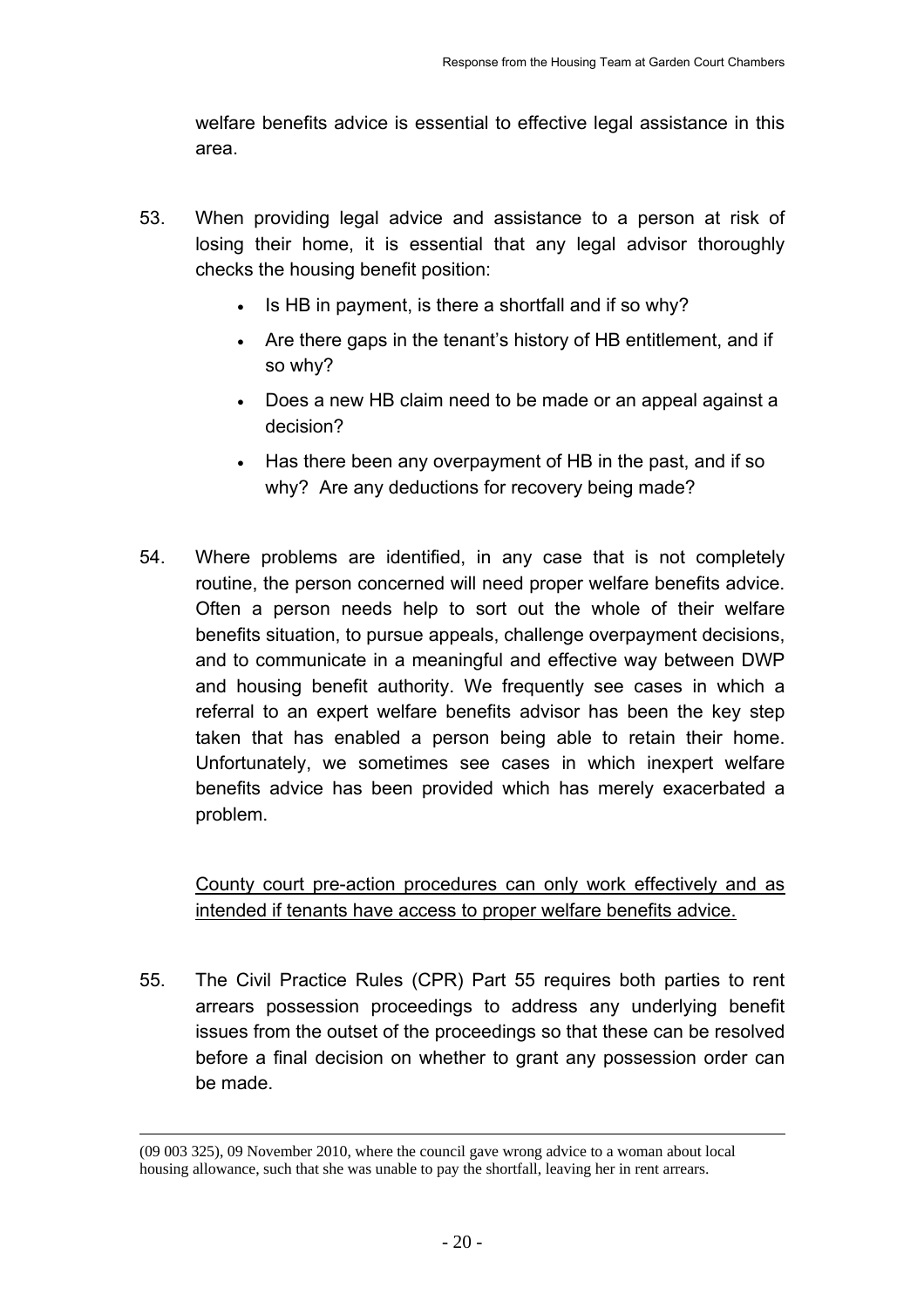- 56. The Practice Direction on possession claims (PD55A) requires:
	- the claimant (i.e. the landlord) to provide information in the Particulars of Claim on whether the defendant is in receipt of social security benefits (PD 55A para 2.3 (5)(a));
	- the defendant (i.e. the tenant) to give details of any outstanding social security and HB payments, as well as any applications for review or appeals not yet concluded (PD 55A. para 5.3 (2)(a)-(b)).
- 57. The importance of addressing HB issues has been further underlined by the introduction of the '*Pre-action Protocol for Possession Claims based on rent arrears'* in October 2006. The Protocol refers to debt and benefits advice at several stages in the process both pre and post issue of notice, as well as requiring referral to specialist debt and benefit advice:
	- Before issuing a notice of seeking possession the landlord should contact the tenant to discuss, amongst other things, their "entitlement to benefits" (paras 5) and offer to assist in any claim the tenant may have for HB (para 6). **The landlord should advise the tenant to seek assistance from CAB, debt advice agencies or other appropriate agencies as soon as possible (para 8).** (our emphasis)
	- Before issuing possession proceedings the landlord should arrange an interview with the tenant which should include a discussion of the HB position (para 9). If the matter does go to court then the landlord should disclose his knowledge of HB situation 10 days before the hearing (para 12(b)).
- 58. If the Green Paper's proposals are realized, a key aspect of the Preaction Protocol will become a 'dead letter' as there will be so few agencies to which tenants in rent arrears can be referred to.

#### The need for advisors in welfare benefits law to have expertise in the area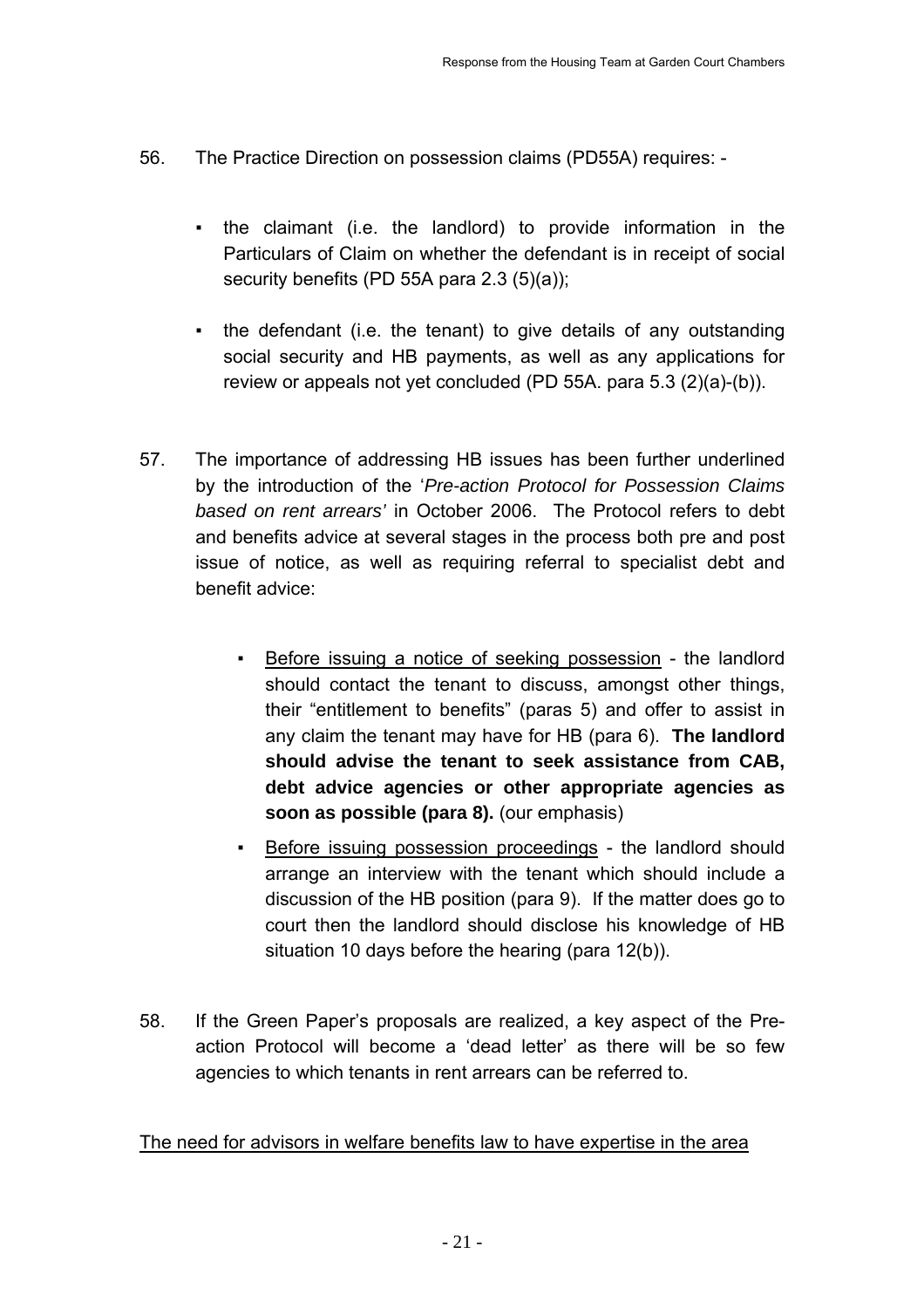- 59. The view put across in the Green Paper is that social security reviews and appeals are straightforward and do not really need input of paid legal advisers. The reasons given for withdrawal of this area from scope include
	- the accessible, inquisitorial, and user-friendly nature of the tribunal means that appellants can generally present their cases without assistance;
	- the appellant is only required to provide short reasons for disagreeing with the decision in plain language;
	- in many cases decisions are overturned simply because the tribunal is able to elicit additional information which was not available to the Department (para 4.217).
- 60. The above does not accurately reflect what we know from our work as housing lawyers to be the experience of many of our clients facing problems with their housing benefit and other welfare benefits. The complexity of social security law is widely recognized. The rules governing claims and decisions on entitlement to HB are extremely complicated<sup>7</sup> and generate many thousands of appeals to the first-tier tribunal,<sup>8</sup> as well as many appeals on a point of law to an Upper Tribunal.<sup>9</sup> The superior courts have described the benefits system as **"**enormously complex",10 and social security legislation as "notoriously labyrinthine".<sup>11</sup> Lord Justice Wall, for example, observed:

"In my view it remains an apparently non-eradicable blemish on our operation of the rule of law that the poorest and most disadvantaged in our society remain subject to regulations which are complex, obscure and, to many, simply incomprehensible."<sup>12</sup>

61. In *Haringey LBC v Powell*, 13 the leading case on HB issues and possession claims for rent arrears, the Court of Appeal described how

 $\overline{a}$ 

<sup>&</sup>lt;sup>7</sup> The current edition of CPAG's annotated Housing Benefit and Council Tax Legislation (23<sup>rd</sup> edn) 2010/2011, consists of 1286 pages.

<sup>&</sup>lt;sup>8</sup> The total number of social security appeals (including DWP benefits and Tax Credits) was 339,200 for the year 2009/10: Source: Annual Statistics for the Tribunals Service, 2009-10.

 $9$ <sup>9</sup> The total number of appeals to the Upper Tribunal was 3,700 for the years 2009/10: Source: Annual Statistics for the Tribunals Service, 2009-10<br><sup>10</sup> Kerr v Department for Social Development [2004] UKHL 23.

<sup>&</sup>lt;sup>11</sup> Secretary of State for Work and Pensions v Borrowdale & Morina [2007] EWCA Civ 749.<br><sup>12</sup> R (on the application of Gargett) v London Borough of Lambeth [2008] EWCA Civ 1450, para 36.<br><sup>13</sup> (1995) 28 HLR 798 (CA).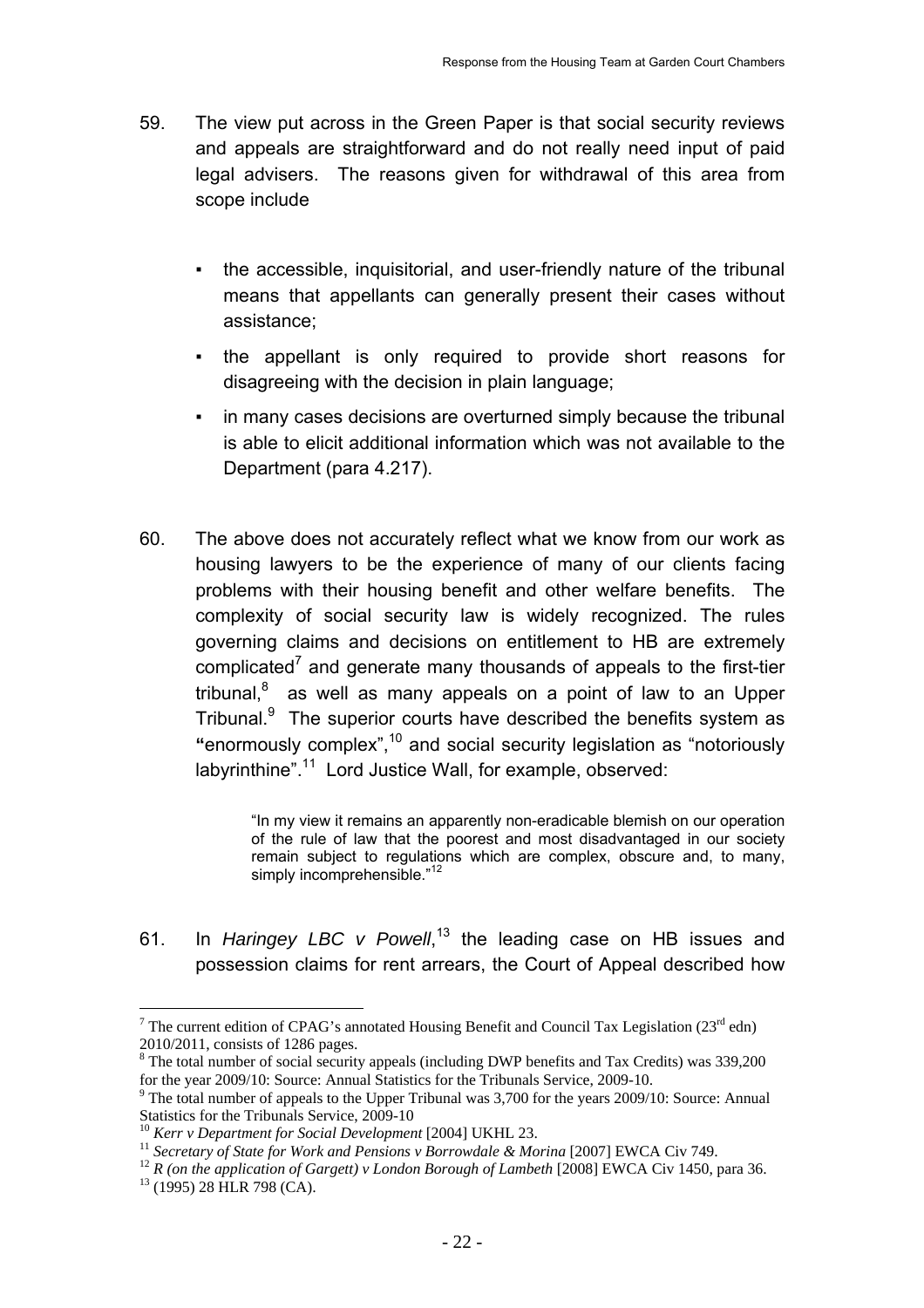the HB situation in that case had, on any view, become "*hopelessly confused*": -

"On the one hand it was said the application was too late. On the other hand it was said that the document showed that no benefit was due and yet on a third basis, … some sums may have been due or were due but they had been credited against an overpayment which had taken place during the earlier part of the period … What was clear and is clear is that not all of those explanations can have been correct, nor were they consistent with each other."

- 62. Sadly, this type of HB scenario is all too common and a local authority HB department may take an entrenched view on matters. The county court is not a forum where HB issues can be adjudicated on and sorted out. It does not have capacity to do so, nor does it have authority<sup>14</sup> to adjudicate on HB entitlement.
- 63. In our experience, substantive HB issues are not resolved until a welfare benefits expert is engaged.

### **The Proposal to remove Debt Advice from scope save where the client's home is at immediate risk (Debt (paras 4.176 to 4.179))**

- 64. It barely needs to be pointed out that the provision of debt advice at the 11th hour is far less likely to be an effective means of helping a person avoid the loss of their home than advice provided at an earlier stage.
- 65. The Green Paper refers to debt advice being available from other sources, although these other sources could not conceivably plug the gap, and we do not understand the government to be contending that they would. The government's justification for the removal of debt advice includes that *"it is right to expect individuals to take responsibility for their own financial affairs"* (paragraph 4.62). We fundamentally disagree with this reasoning: part of taking responsibility for one's affairs is to seek timely advice when needed.
- 66. The logic of the Social Welfare Law contracts, which include housing, debt and welfare rights advice, is that the "joined up service" is effective to prevent homelessness and is cost-effective. Now what is being

 $\overline{a}$ 

<sup>14</sup> *Haringey LBC v Cotter* (1997) 29 HLR 682 CA.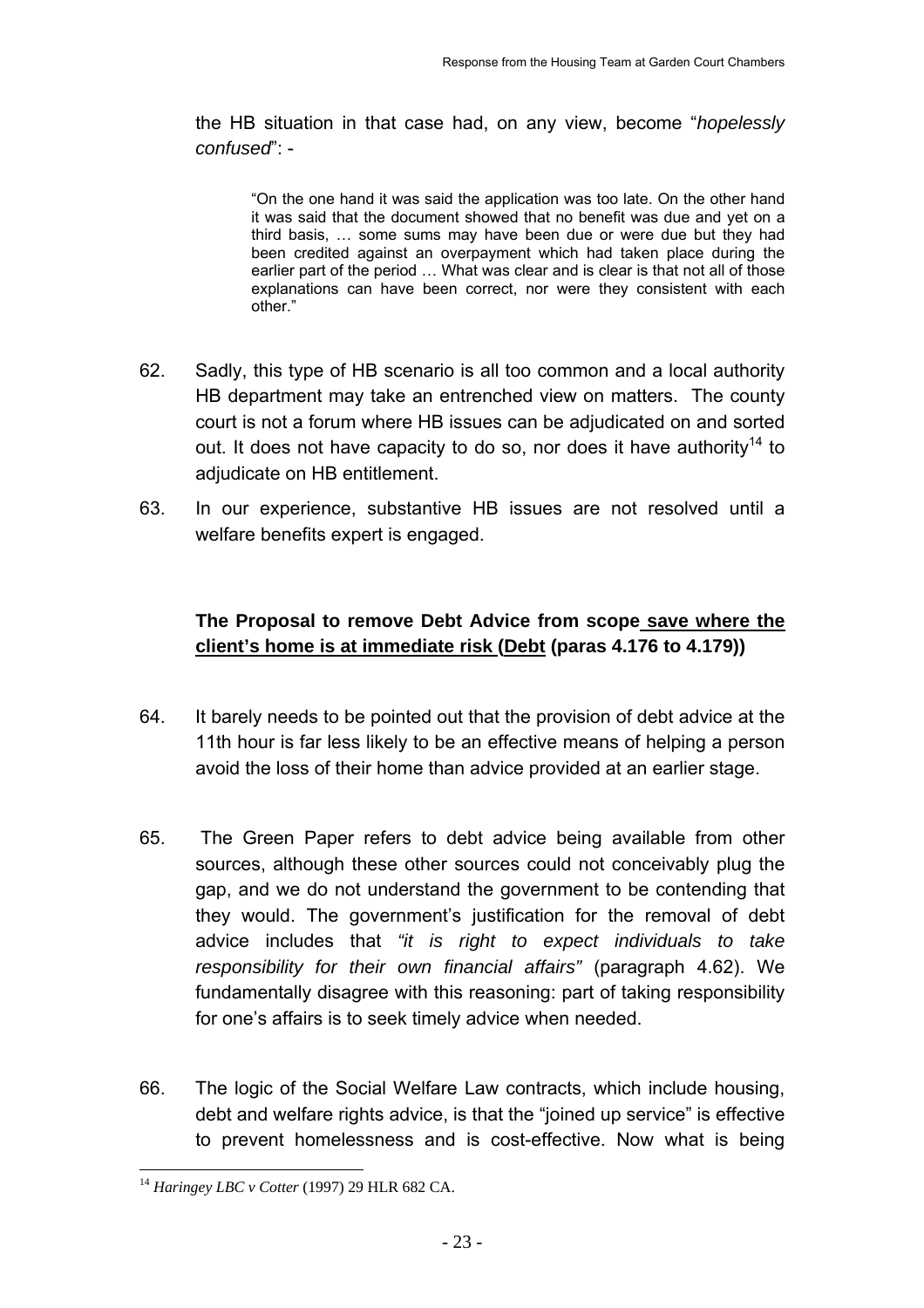proposed as regards debt advice is a scheme which will be of minimal effect in homelessness prevention and which on any view is not costeffective. It is our experience that in the past clients faced real difficulties obtaining free debt advice or, if a service was available, appointments were hard to come by.

67. The proposals to remove almost all LSC funded debt advice will mean solicitors' firms or agencies that have provided LSC funded debt advice hitherto may simply cease to exist or cease to provide debt advice at all. This will mean that even in the limited category of cases where funding is still available for debt advice (where the home is at immediate risk) clients will not be able to find qualified advisors to provide it.

# **Question 3**

68. For the reasons set out above, we do not agree with the proposals to exclude Debt and Welfare Benefits from the scope of the civil and family legal aid scheme (**Question 3**).

# **Impact Assessments**

#### **Option 7 – Remove welfare benefits advice from scope**

- 69. We note and agree with the conclusion on client impacts (at 7.35) that the proposed change to welfare benefits advice will have a significant disproportionate impact on ill or disabled people, female clients and BAME clients.
- 70. We do not agree that the impact assessment has properly identified the severity of the impact of the removal of expert welfare benefits advice to those who are at risk of immediate loss of their home due to rent arrears. For the reasons set out above, it (a) fails to take into account the complex nature of the advice needed to resolve substantive HB issues in possession proceedings, and (b) it wholly underestimates the difficulties facing such clients if they were left to resolve those issues without the assistance of someone with expertise in welfare benefits. In short very many vulnerable and disadvantaged clients facing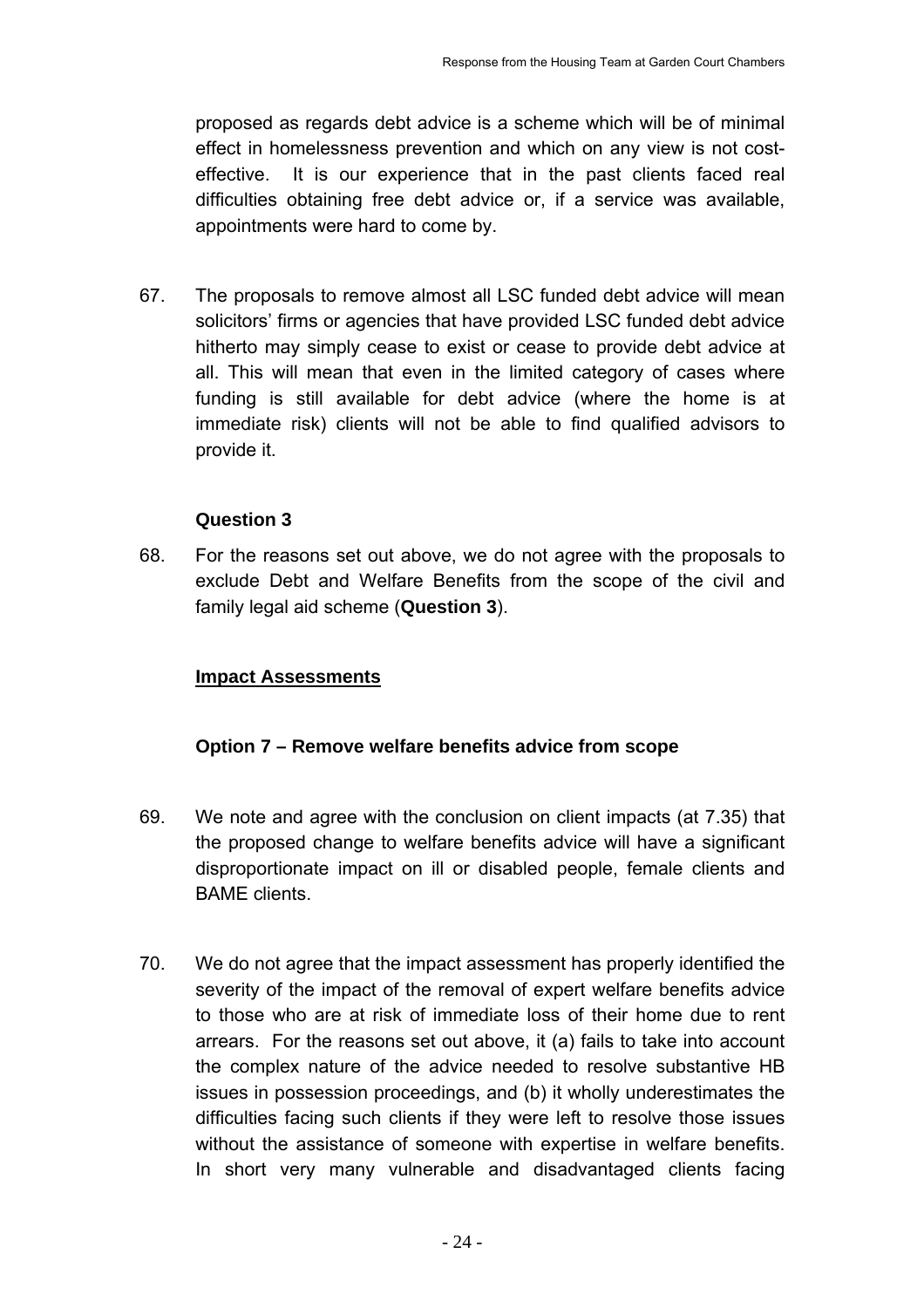possession proceedings in the court courts for rent arrears are in need of this type of help. Accordingly, we would strongly urge the Minster to rethink this proposal and retain welfare benefits within scope in this type of case.

- 71. In relation to **Question 49: Do you agree that we have correctly identified the range of impacts under the proposals set out in this consultation paper**? – No, for the reasons set out above.
- 72. In relation to **Question 50**: **Are there forms of mitigation in relation to claimant impacts that we have not considered?** The Housing Team's response is that the Green Paper fails to consider retaining welfare benefit within scope for clients who are facing possession proceedings for rent arrears (as well as mortgage arrears).

### **Option 3 – Remove debt matters where the client's home is not at immediate risk from scope**

- 73. We agree with the conclusion on client impacts (at 3.36) that the proposed change to debt advice will have a disproportionate impact on ill or disabled people.
- 74. We do not agree that the impact assessment has properly identified the severity of the impact of the removal of debt advice save for those about to lose their home due to rent or mortgage arrears. In our view the suggestion that a claim for possession can be defended or resolved by last minute debt advice is wholly unrealistic. We suggest that free debt advice should continue to be available to all who qualify on their means - to assist the vulnerable and disadvantaged clients who we see in the county courts on a daily basis.
- 75. In relation to **Question 50: Do you agree that we have correctly identified the range of impacts under the proposals set out in this consultation paper**? No, for the reasons set out above.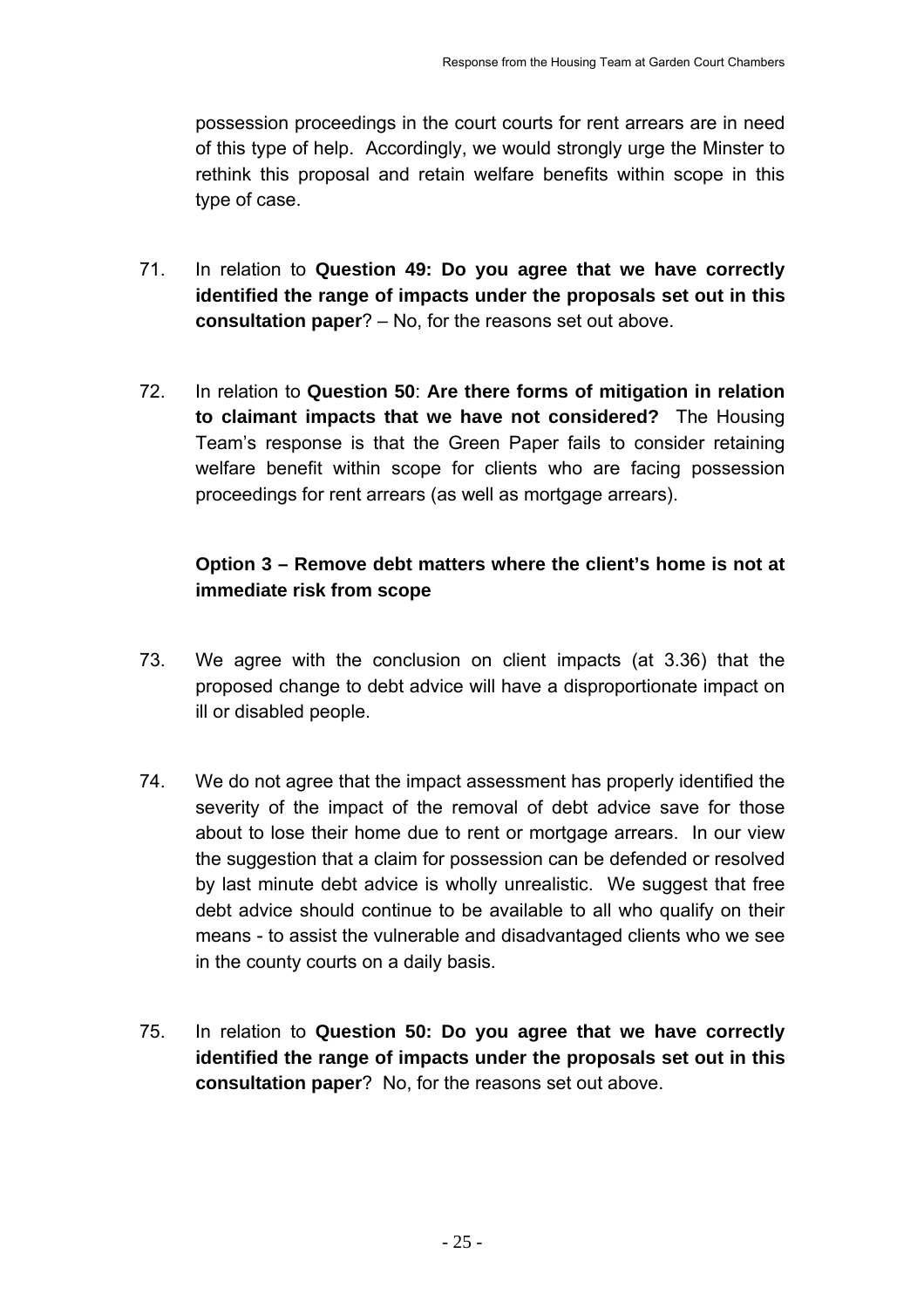#### **Further comments re impact of proposals**

- 76. First, the removal of welfare benefits from scope will have a serious destabilising impact on suppliers of housing advice and representation. For those suppliers of housing advice who do not also provide advice on family law, it was a pre-requisite of applying for social welfare contracts in the recent contract round that they also provided welfare benefits and debt advice. To remove payment for that advice will clearly severely damage those organisations ability to survive. The existing advice desserts will expand as some providers will be forced to close. Organisations such as Shelter, whom the Consultation Paper cites as alternative sources of advice, also rely on income from welfare benefits and debt advice via public funding. It is our experience that few local authorities now provide welfare benefits and debt advice and they will often make referrals to law centres or advice centres per the guidance in the pre-action rent protocol. Those local authorities that do provide such advice are likely to be badly hit by current local authority cuts.
- 77. Secondly, particularly in relation to housing possession claims based on rent arrears, costs are often saved by an early intervention by a welfare benefits adviser. If housing benefit issues are resolved at an early stage, then it is likely that possession proceedings can be halted at a very early stage, even prior to issue thereby saving time and cost.
- 78. It is our overall view that the removal of debt and welfare advice from the scope of public funding will have a devastating impact on vulnerable clients in housing cases.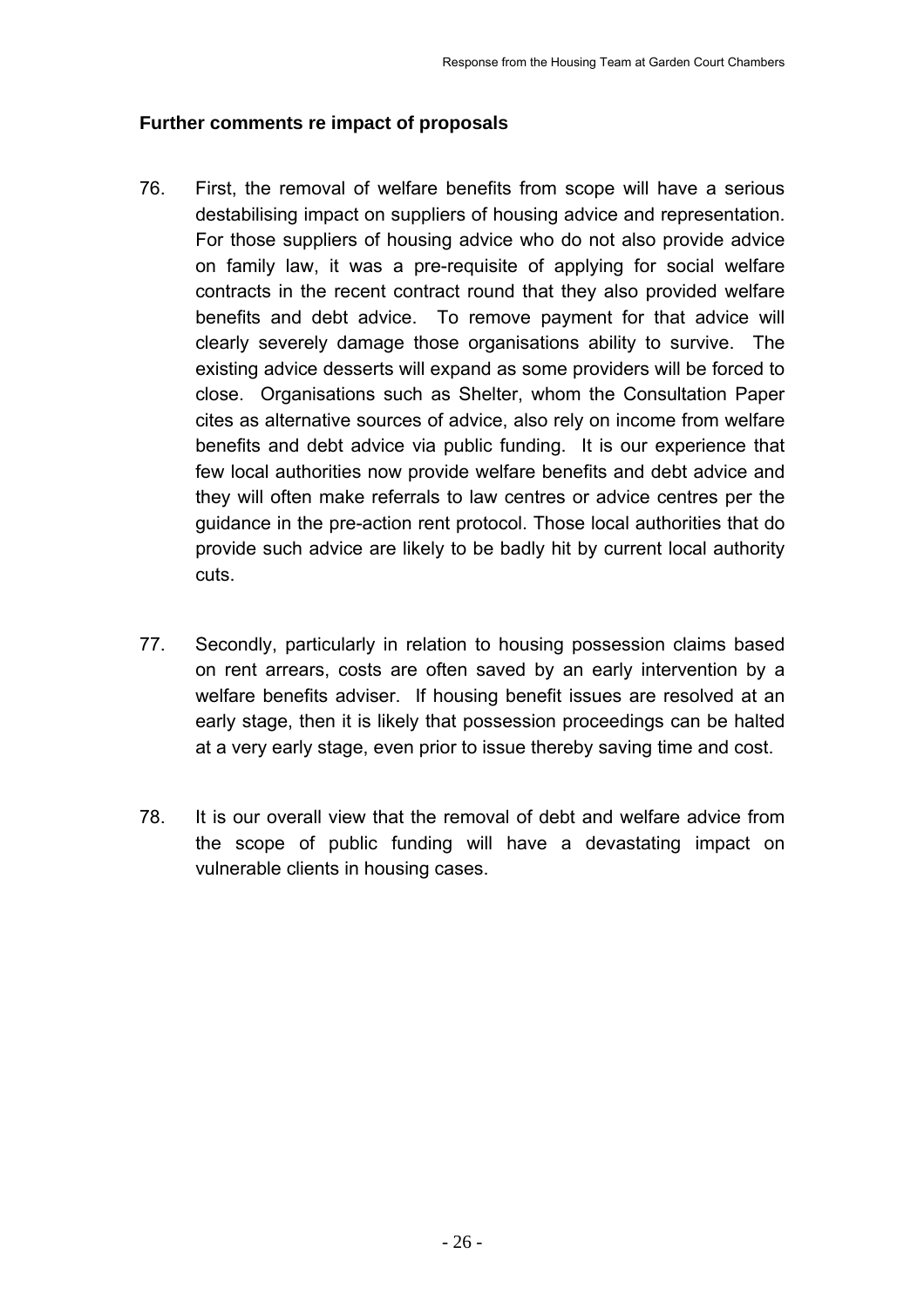# **Chapter 7: Remuneration**

**Question 32: Do you agree with the proposal to reduce all fees paid in civil and family matters by 10% rather than undertake a more radical restructuring of civil and family legal aid fees?** 

- 79. If cuts have to be made, we would agree with the proposal to reduce all fees paid in civil and family matters by 10% rather than undertaking a more radical restructuring of civil legal aid fees especially in the light of the recent upheavals solicitors doing civil legal aid work have undergone with the new civil legal aid contracts. However, we do not agree that civil fees should be cut by 10% as this is likely to lead to the loss of some practitioners and a consequent reduction in access to justice which is regrettable. LJ Jackson referred in his preliminary report to a reduction in the number of solicitors prepared to undertake publicly funded housing work resulting in significant access to justice issues [para 5.1] and stated in his final report that the low level of remuneration for legal aid solicitors has already led to a dearth of legal advice for tenants. It is considered that such a cut will be particularly catastrophic for law centres and the not for profit sector who have traditionally been at the forefront of providing access to justice.
- 80. As identified in the response submitted by the Bar Council it is difficult to respond to this part of the paper as much of the relevant information is missing as the statistical base is poor. Figures are given for the total civil legal aid spend for 2009 (£97m at para 7.8) but these figures have not been provided for any sustained period. Nor have figures been provided for costs recovery where an order for costs has been made against the opposing party to the benefit of the Legal Aid fund.
- 81. In this respect, we agree with the Bar Council that the consultation exercise does not meet the basic requirements in the Code of Guidance on consultation at point 3 that:

*Consultation documents should be clear about the consultation process, what is being proposed, the scope to influence and the expected costs and benefits of the proposals.*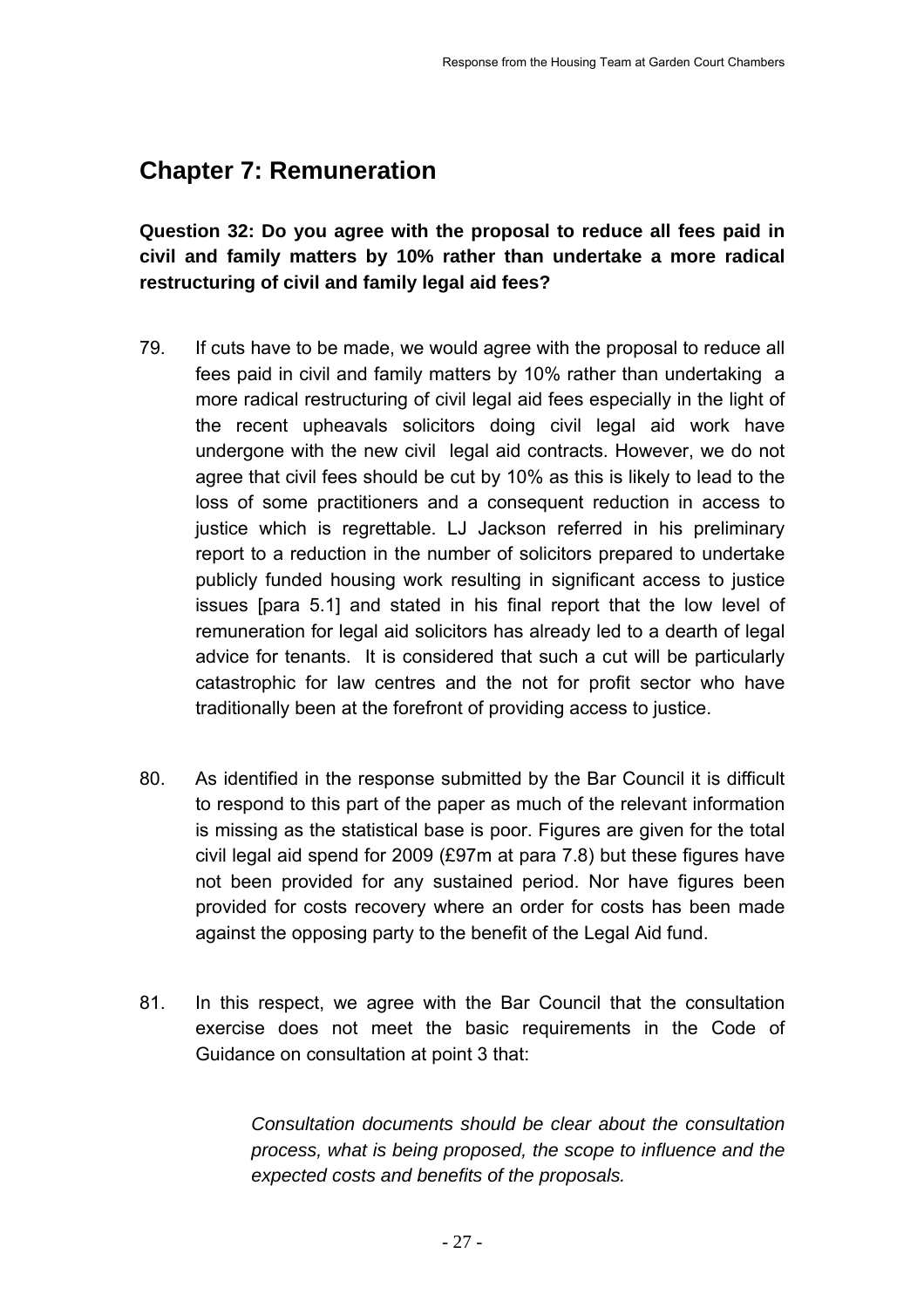82. It is clear that many legal aid providers (including barristers) have operated and continue to operate against a background of constant change in recent years and publicly funded practice is marginally viable for many of them. Any substantial reduction in income for these practitioners is likely to cause increasing numbers to leave the market for publicly funded legal services, particularly when linked to proposals to remove large areas of work from the scope of public funding altogether.

# **Question 33: Do you agree with the proposal to cap and set criteria for enhancements to hourly rates payable to solicitors in civil cases? If so we would welcome views on the criteria which may be appropriate**

83. We do not consider that we are in a position to comment on solicitors enhancements but would question whether the proposal to cap enhancements is necessary given that paragraph 7.9 of the Consultation Paper makes it clear that currently enhancements are generally allowed at a much lower level than the maximum possible. We would assume that the maximum enhancement is only payable where it properly reflects the level of complexity of any given case and the particular expertise of the solicitors involved.

# **Question 34: Do you agree with the proposal to codify the rates paid to barristers as set out in Table 5 above, subject to a further 10% reduction? Please give reasons.**

84. We do not agree to the proposal to codify rates and then subject barristers' fees to a further 10% reduction. We consider that the proposed codification and consequent cut in fact amounts to a much larger reduction which would consequently have a much greater impact of the viability of any continued civil legal aid practice at the Bar. As is acknowledged at paragraph 7.11 of the Consultation paper, the rates which have been used in the table are only for standard cases. There are of course more complex cases which require greater expertise and experience and warrant higher payments.

#### **Questions 35/36: Do you agree with the proposals:**

• **to apply risk rates to every civil non family cases where costs may be ordered against the opponent and**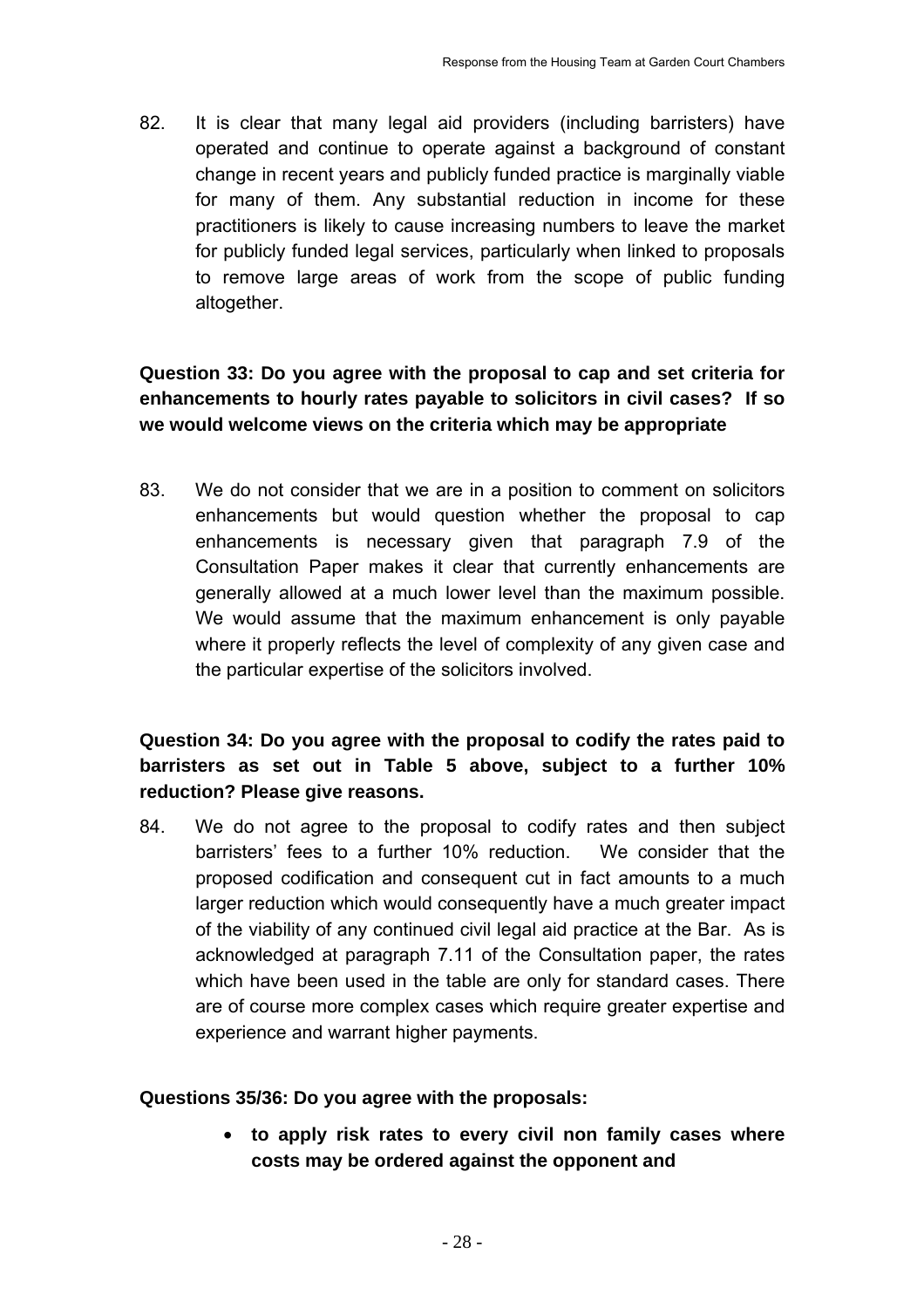• **To apply risk rates from the end of the investigative stage or once total costs reach £25000 or from the beginning of cases with no investigative stage? Please give reasons** 

**The Government would also welcome views on whether there are types of civil non family case (other than those described at paragraphs 7.22 and 7.23 above) for which the application of 'risk rates' would not be justifiable, for example because there is less likelihood of costs recovery or ability to predict the outcome.** 

- 85. We strongly oppose the proposal that risk rates should apply to every civil non family case where costs may be ordered against the opponent.
- 86. As a matter of principle risk rates should not apply:
	- where claims are being defended as opposed to being brought;
	- where there is no realistic prospect of recovering costs in the event of a successful outcome; and
	- in any event before there has been a proper opportunity to assess the risks involved.
- 87. We do not accept that the availability of legal aid is encouraging lawyers to bring cases which have little chance of success as suggested in paragraph 7.17 of the Consultation Paper and that risk rates are necessary to discourage this practice. In housing, the only cases which are brought as opposed to defended, are homelessness appeals, disrepair and illegal eviction claims. The vast majority of disrepair and illegal eviction claims are successful and therefore there is little cost to the legal aid fund in funding such cases but they provide access to justice to a vulnerable and often marginalised section of society.
- 88. It is accepted in the Funding code that possession claims may be defended where the prospects are better than poor because it is considered that the consequences of the loss of a home are so grave. Lawyers are encouraged to defend these claims where the prospects of success are borderline and there is no justification for then applying risk rates. If it is the case that risk rates discourage lawyers from proceeding with cases which have little chance of success this would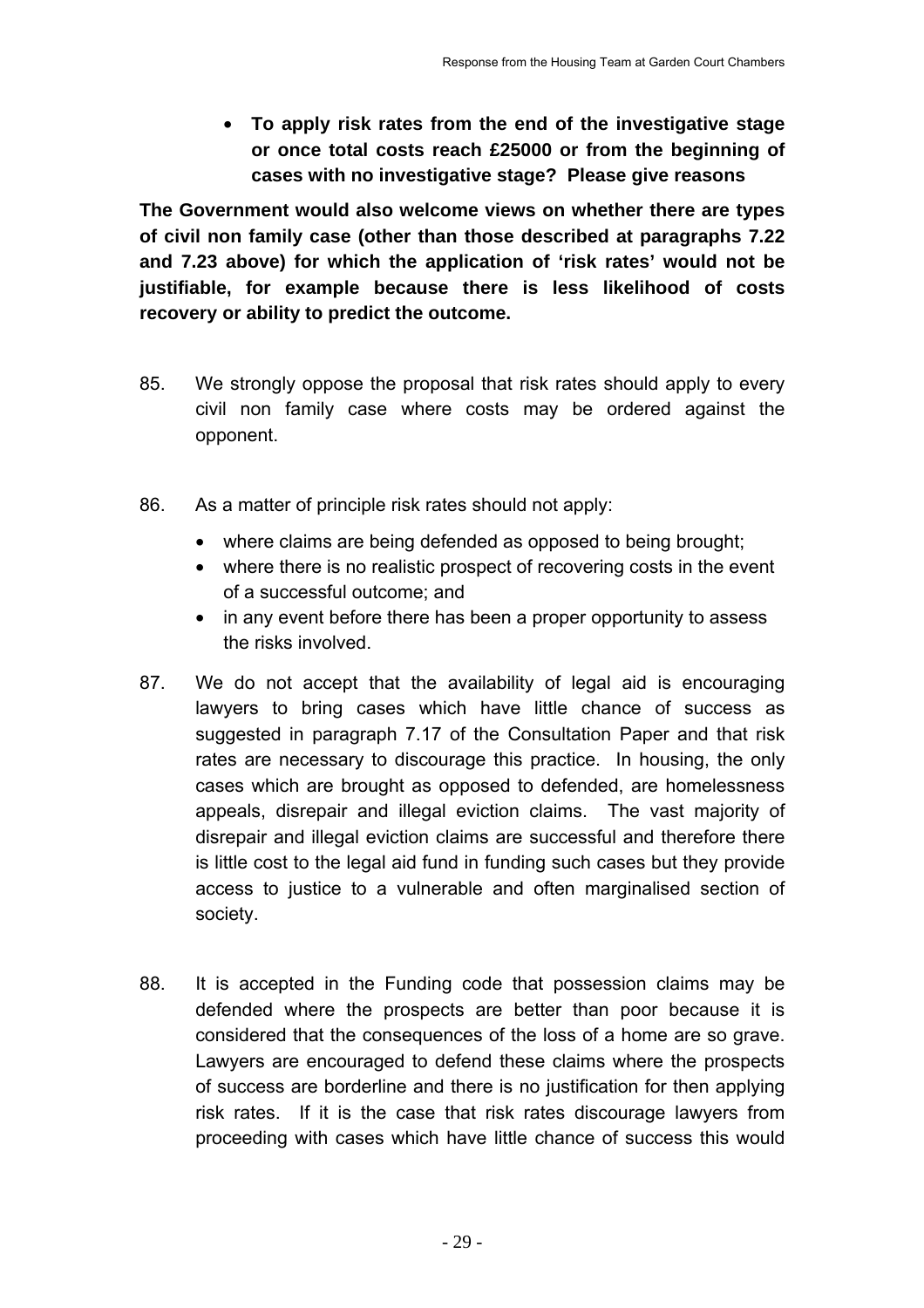mean that possession cases which have sufficient merit to be defended, will be left undefended.

- 89. Whilst it may be appropriate to apply risk rates to claims which are solely for damages, the government, in the Consultation Paper, proposes to remove such damages claims in housing cases from scope. If this proposal is adopted, we would suggest that all the other housing cases which remain in scope should not be subject to risk rates.
- 90. It is acknowledged in paragraph 7.22 the Government does not believe that it would be appropriate to apply risk rates in some "exceptional cases" where even in the event of success an order for costs is unlikely to be made. The Government states this is likely to be in a "small number of cases" and provides an example of the withdrawal of artificial ventilation in a best interest case. The Government fails to identify what classes of case form exceptional cases. It is our view that given the gravity of the loss of a home that possession cases involving rent arrears and anti-social behaviour ought to fall into this class of case. Although, in theory, a defendant tenant who successfully resists a possession order may obtain a costs order against his landlord, in practice this never occurs, because in most cases, some type of order is made against the defendant, either a suspended or postponed possession order or an adjournment on terms and even where this is not the case, and no order is made, the court usually finds that there was some basis for bringing the proceedings and is unwilling to penalise what are invariably public authority landlords with an order for costs. In practice, the most that a defendant can achieve is no order for costs.
- 91. Equally, although it is possible to obtain costs orders against opponents in homelessness appeals, it is often difficult to do so, given the practice of many local authorities to settle such proceedings by buying off the applicant with a favourable decision but no order for costs. In his final report Lord Justice Jackson accepted that "this state of affairs created difficulties for solicitors who are already operating in a harsh environment" [paragraph 6.2]. We would oppose any imposition of risk rates in homelessness appeals until the proposal that where a housing claim is settled in favour of a legally aided party, that party should have the right to make the court determine which party should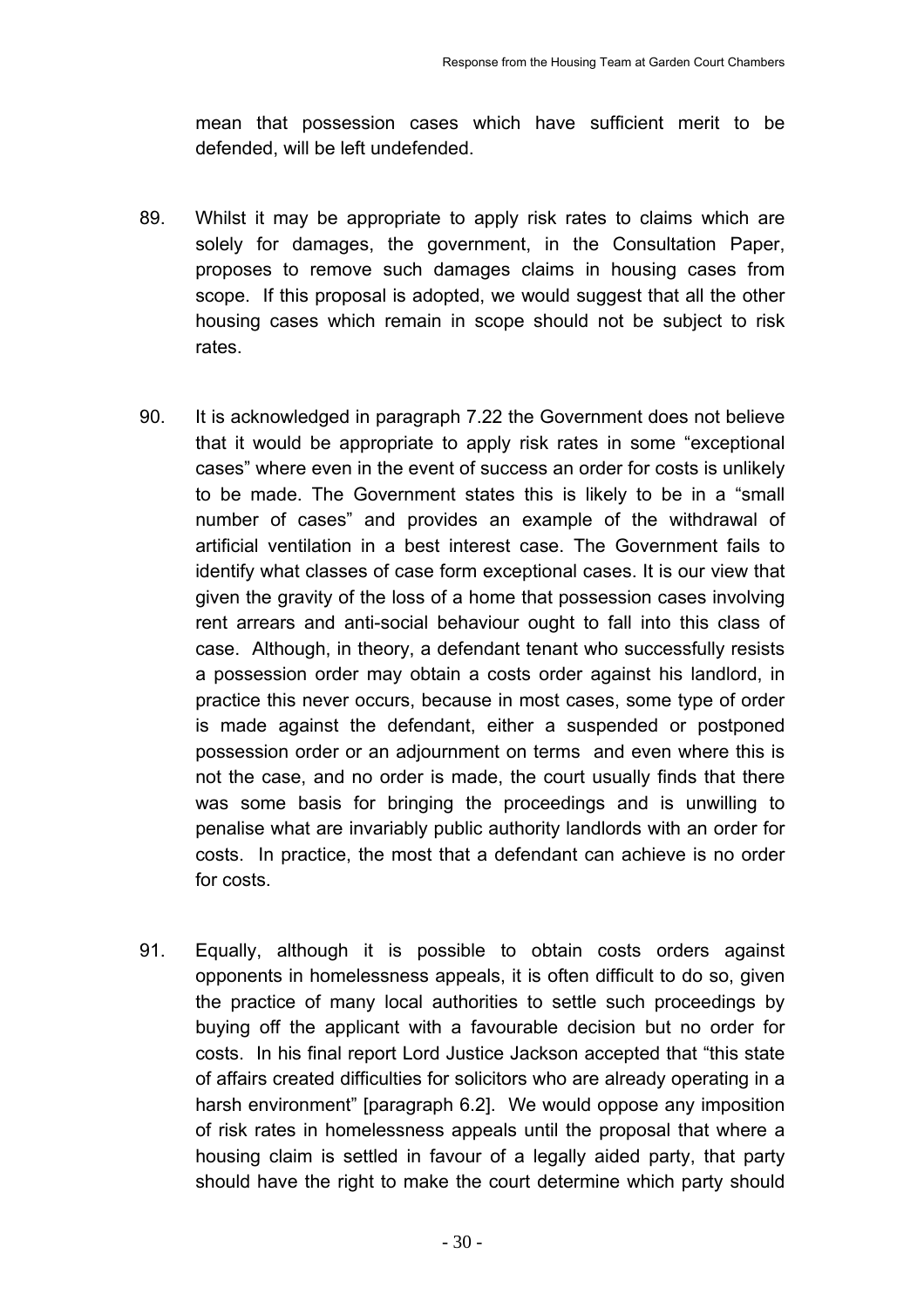pay the costs as set out in recommendation 7.1(v) of LJ Jackson's final report, is adopted.

- 92. We consider that the present threshold of £25, 000 before risk rates are imposed should be retained as any earlier threshold is likely to render a housing legal aid practice uneconomic and will lead to the loss of those practitioners who have specialised in this area with the consequent impact on access to justice for their clients.
- 93. If risk rates are to be imposed, earlier than once costs reach £25 000, we would oppose the imposition of risk rates from the issue of a funding certificate as this would mean that there would be no opportunity to assess the merits of a case before risk rates applied. We consider that as a matter of principle, barristers should be able to assess the merits before risk rates apply which would not necessarily be the case even if risk rates applied at the end of investigative stages, given the practice of most solicitors dealing with housing cases to apply for full representation rather than investigative help. If risk rates are to be imposed at an earlier stage, this must allow for a proper opportunity for the Bar to evaluate the merits before such rates apply to them.

#### **Impact assessments**

- 94. In respect of question 32 it is of note that the Chairman of the Bar is already advising Counsel to diversify their practice and no longer rely on publicly funded cases. This in our view will lead to lessening the expertise at the Bar in dealing with publicly funded cases and add increase the advice deserts found in England and Wales.
- 95. In respect of questions 35 and 36 it is noteworthy that in options 3 and 4 it is not possible to quantify the savings in costs (see pages 4 and 5 of Part 7 of the Consultation Paper).

| Table M: Impact on legal aid   Current total<br>expenditure on barristers by |        |               | % impact |
|------------------------------------------------------------------------------|--------|---------------|----------|
| category of work                                                             |        | <b>Impact</b> |          |
| Civil legal aid                                                              | £132ml | £56m          | 42%      |
| Criminal legal aid                                                           | £284m  | £34m          | 12%      |

#### 96. Table M of the Cumulative Equality Impact Assessment provides: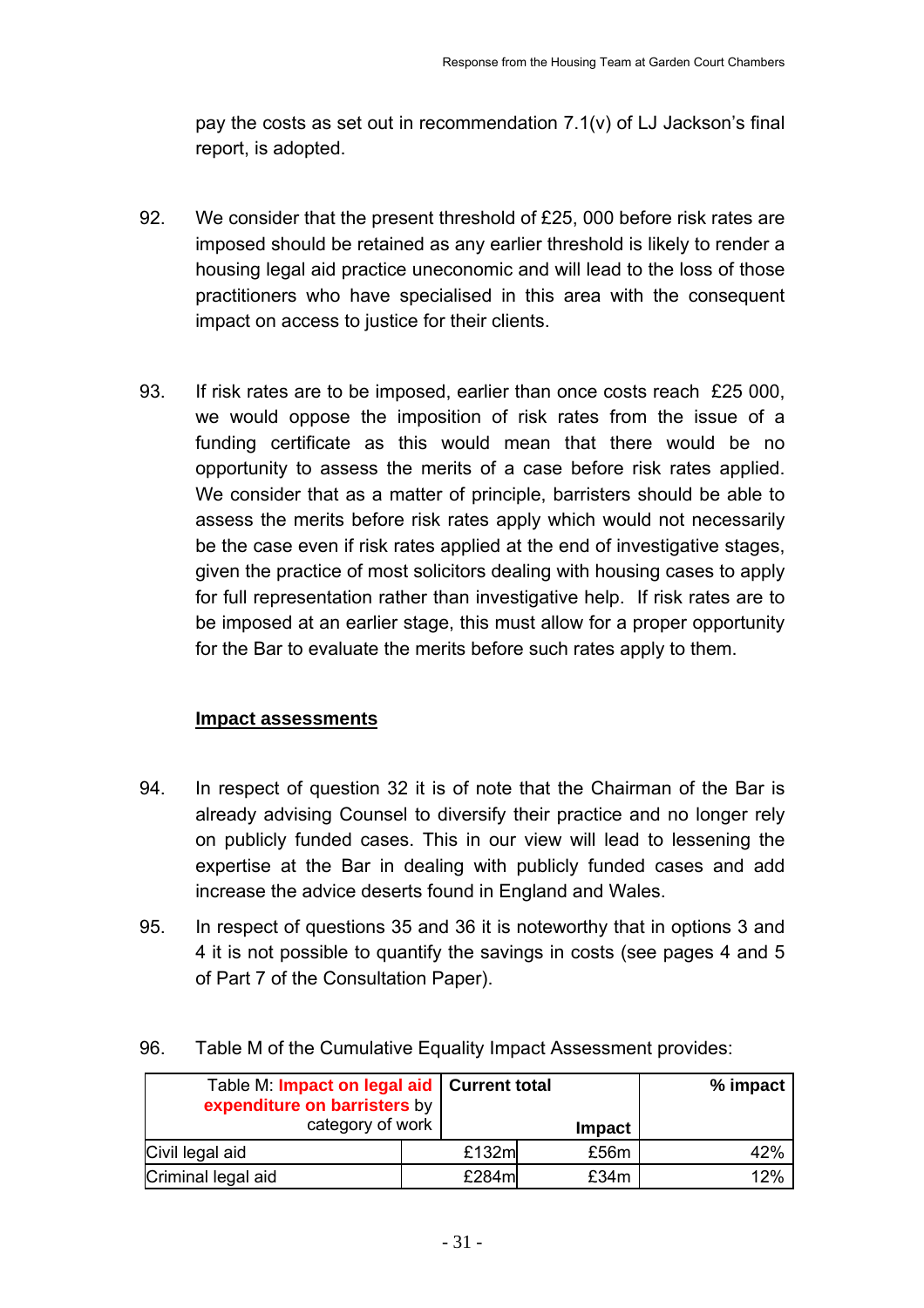| Total<br>£90m<br>116m | າດ ທ<br>. 70 |
|-----------------------|--------------|
|-----------------------|--------------|

97. The thrust is to reduce the fees, which represent both contributions to their chambers, overheads and personal income, of civil legal aid barristers by 42%. In response to a question as to what assumptions or analysis had been carried out in respect of this assessment the response on the 27 January 2011 from Kevin Westall, Head of Civil Procedure and Legal Aid Reform Implementation, Ministry of Justice was:

> "Thank you for your query about whether Table M of the cumulative EIA took account of all the proposed Civil and Family remuneration changes (especially "risk rates") or just the 10%.

> The cumulative EIA sets out an estimate of the combined impact of implementing all the options considered in the individual EIAs (in so far as it has been possible accurately to assess impacts in those individual EIAs). Table M therefore takes into account the impact on the Bar of the following proposals:

- scope changes ('Scope Changes' EIA)

- 10% reduction in all fees paid in civil and family matters ('Civil and Family Fees' EIA)

- volume changes via eligibility reforms ('Financial Eligibility' EIA)

- crime remuneration changes ('Legal Aid Remuneration - Criminal Fees' EIA)

Table M does not take into account the impact on barristers of the codification of barrister rates in civil non-family matters and the attendant reduction in rates of 10%, nor does it take into account the proposals to apply 'risk rates' to certain civil non-family cases, because it was not possible, on the basis of available data, accurately to quantify the impact of these proposals (see paragraphs 3.31 and 4.37, respectively, of the Civil and Family Fees' EIA).

In terms of assumptions used to underpin this analysis, all workings were based upon 2008/09 closed cases (para 21 in the Cumulative EIA), though it should be noted that some 2009/10 claims were used in crime analysis (para 33 in the Legal Aid Remuneration – Criminal Fees' EIA).

I hope that this is helpful."

98. It is therefore our view that no accurate quantification of the impact of these reforms has been carried out and the impact assessments provided are clearly inadequate and meaningless. It is our view that without proper analysis of the impact of these proposed reforms the policy pursued by the Government will create irrevocable damage to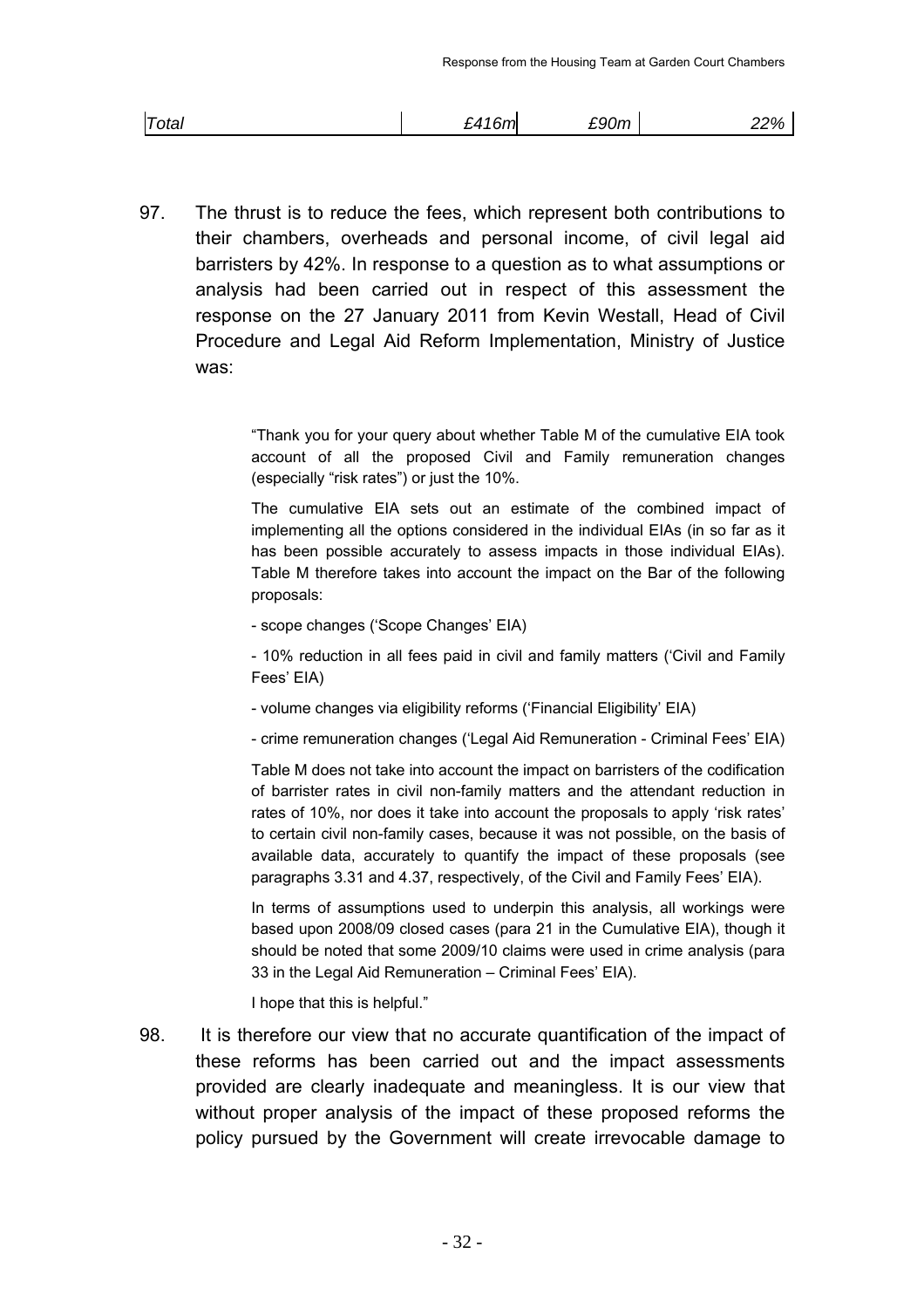the provision of legal services for vulnerable people in England and Wales.